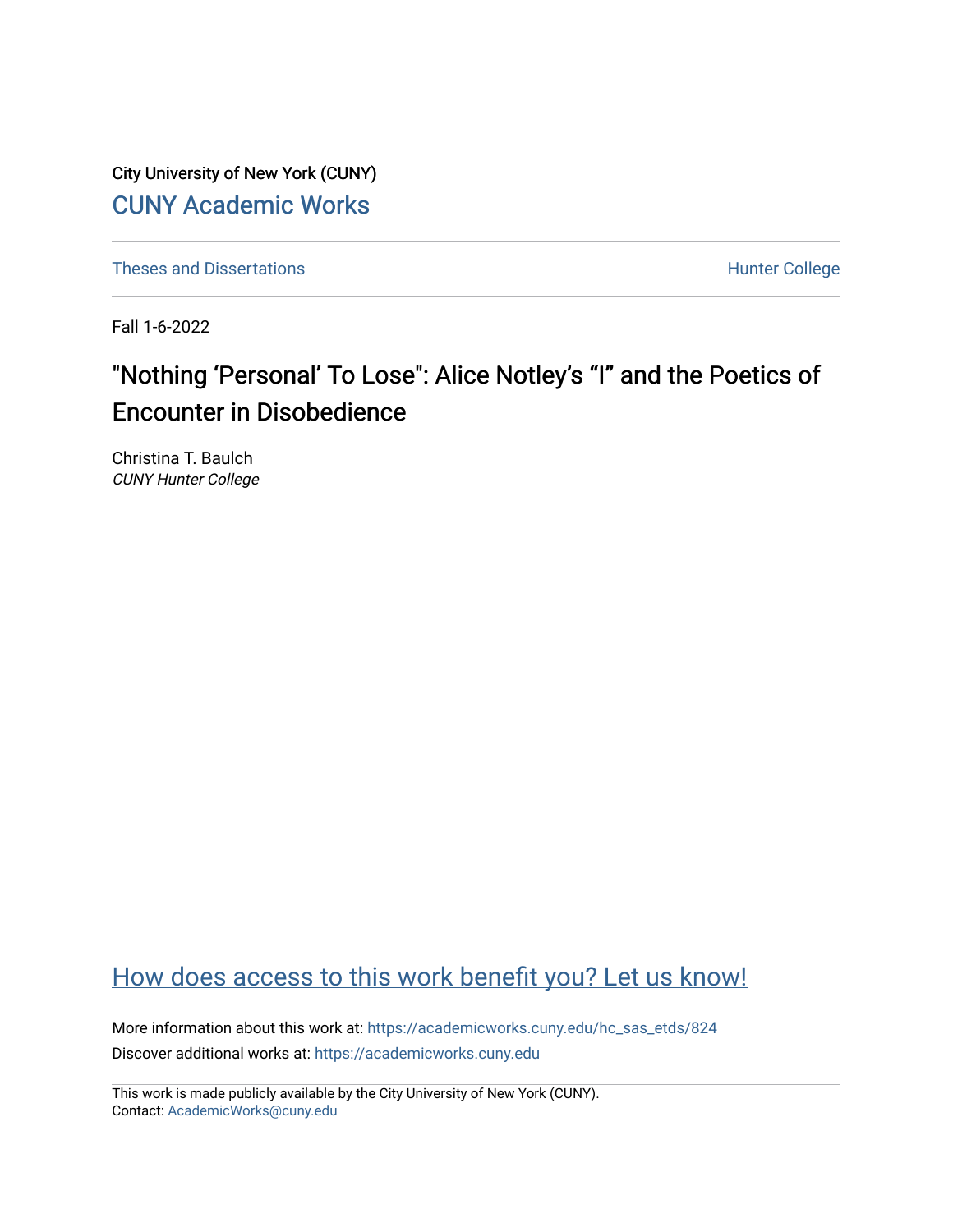"Nothing 'Personal' To Lose": Alice Notley's "I" and the Poetics of Encounter in *Disobedience*

> by Christina Baulch

Submitted in partial fulfillment of the requirements for the degree of Master of Arts (English), Hunter College, The City University of New York

2021

**December 15, 2021 Amy Moorman Robbins** Date Signature of Sponsor

December 16, 2021 Nijah Noel Cunningham Date Signature of Second Reader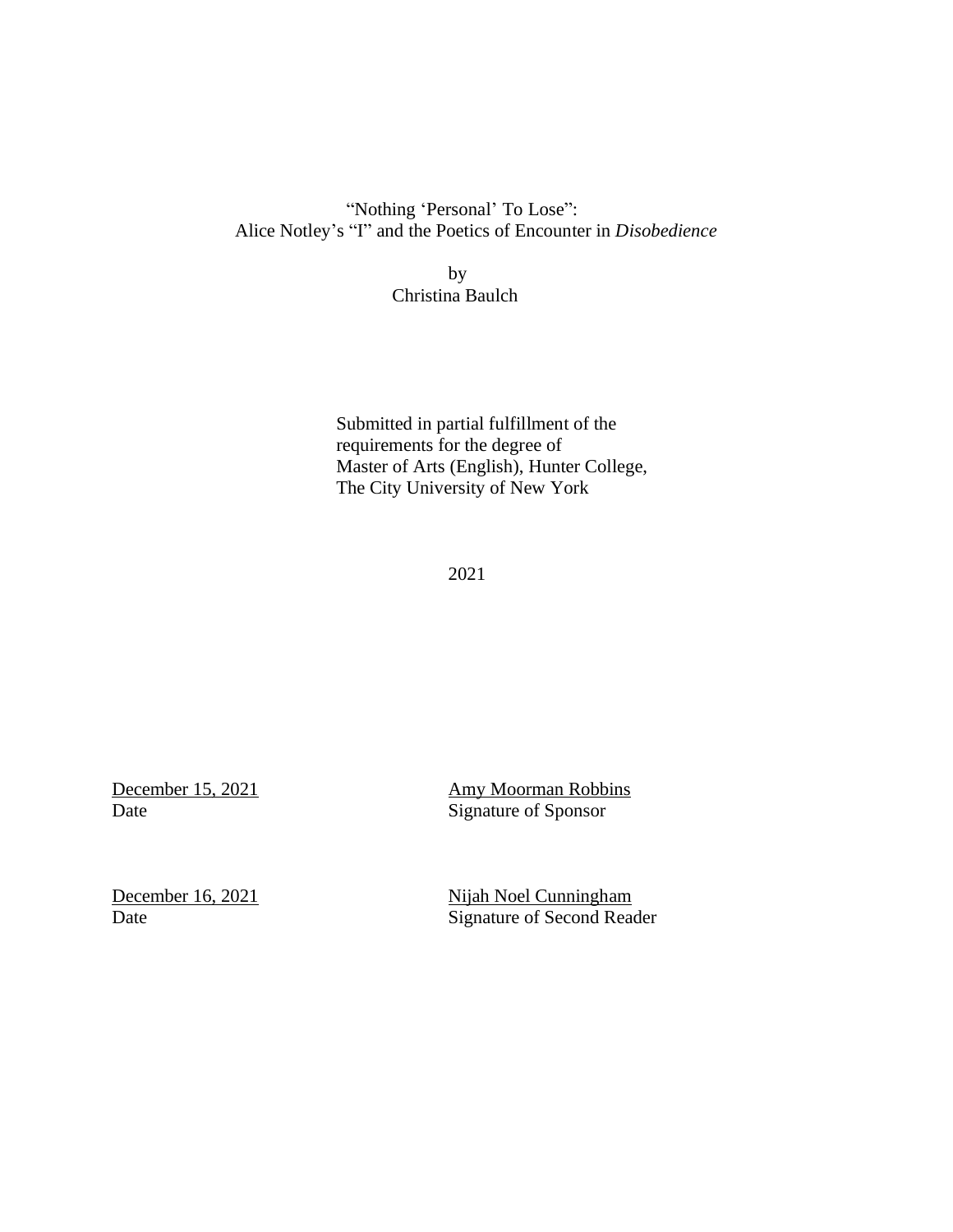#### "Nothing 'Personal' To Lose":

## Alice Notley's "I" and the Poetics of Encounter in *Disobedience*

In 1995, Alice Notley, a poet long associated with the New York School, moved permanently from her home in New York to Paris; there, during one of France's most politically charged and violent periods of recent history, Notley began writing her long poem *Disobedience* (2001). Throughout *Disobedience*, Notley makes readers continually aware of the anxiety that pervades not only her present cultural context, but also her attempts to find or maintain a sense of self amidst constant mediation. Her long poem features a speaker who, amidst all these external pressures, witnesses or hears of bomb detonations, sends a Robert Mitchum-like gumshoe detective into a dream world, and looks for her own "soulcore" in caves and the métro underground (102). Reimagining the use of an oft-decried lyric-I in a volatile world, tracing the movement of this "I" throughout multiple genres of low and high culture, *Disobedience* is a work of constant encounter, both desired and undesired. The "I" is often perceived as an isolated ego, but Notley's search for self-identity necessitates plurality through a continued poetics of encounter. Notley's poetics of encounter brings the "I" into continual and complex conversation with history, politics, and mass culture, thus situating it within, and not sequestered from, the world and its mediation.

For Notley, border crossings, such as the one she makes in moving to France, are symbolic of a change in self–other relations. By moving, she leaves the physical United States as well as its abbreviation the "U.S" or "us," — the collective subject pronoun consolidating separate individuals into a uniform grammatical unit. Resisting political movements and poetic schools with exacting, exclusive definitions, Notley uses the "I" perspective and its physical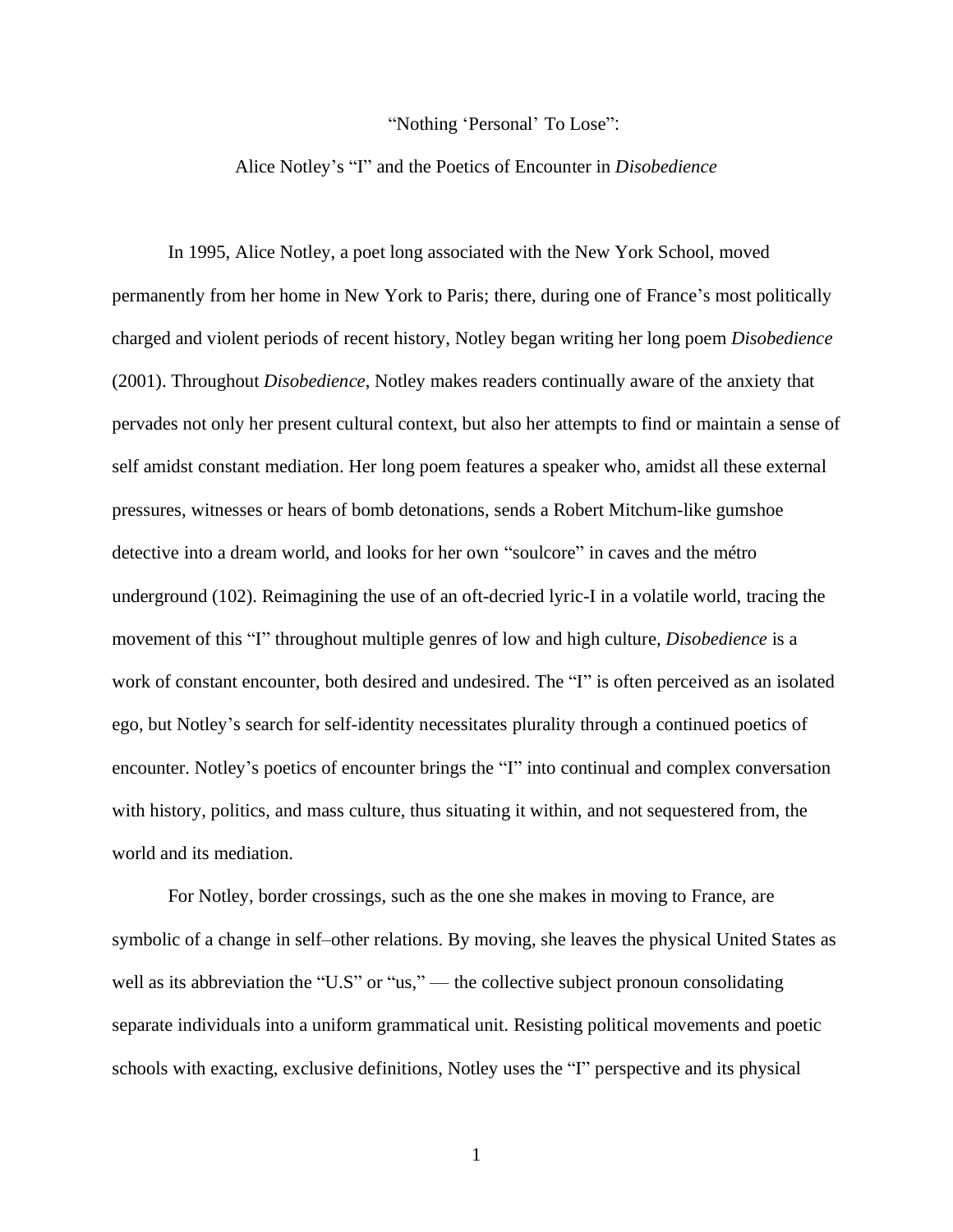form of a vertical line to make a strike upon paper, literally, with each appearance: a strike against suppression, against so-called movements, and against labels that constitute containment in the linguistic form. I argue that it is in these kinds of resistance and boundary-crossings that the "I" of *Disobedience* emerges.

This essay explores three categories of encounter and border fluidity in *Disobedience*: encounters and borders that are geographic, linguistic, and of the body (that is, encounters with other human selves in the world). Entering the tradition of the American long poem, *Disobedience* actively confronts and anticipates a serious and urgent reality––the echoes of which are felt today in the likes of Donald Trump and the Taliban's assumption of power in Afghanistan, both of whom privilege the power of a homogenous collective over intellectualism or the individual. Yet, the voice of this extended poem is a speaker who, like Notley herself, is a middle-aged woman, seen in diminishing regard over time. What society attempts to render invisible, Notley makes legible as she draws attention to one individual's formation as the mediated subject of material history, politics, mass culture, and other systems of thought control.

## **The Question of the "I"**

Alice Notley's use of a lyric "I" can be contextualized within the well-rehearsed debate about and resistance to vocal homogeneity and persona centrism in poetry. The 1978 "Aesthetic Tendency and the Politics of Poetry: A Manifesto" by Language poets Ron Silliman, Lyn Hejinian, Bob Perelman, et al., is a foundational document in this critical conversation. The essay posits that the "I" has been used in a "stultifyingly steady state" in poetry, for it has been continually made "personal," "expressive," and "provincial," maintaining a narrow-minded or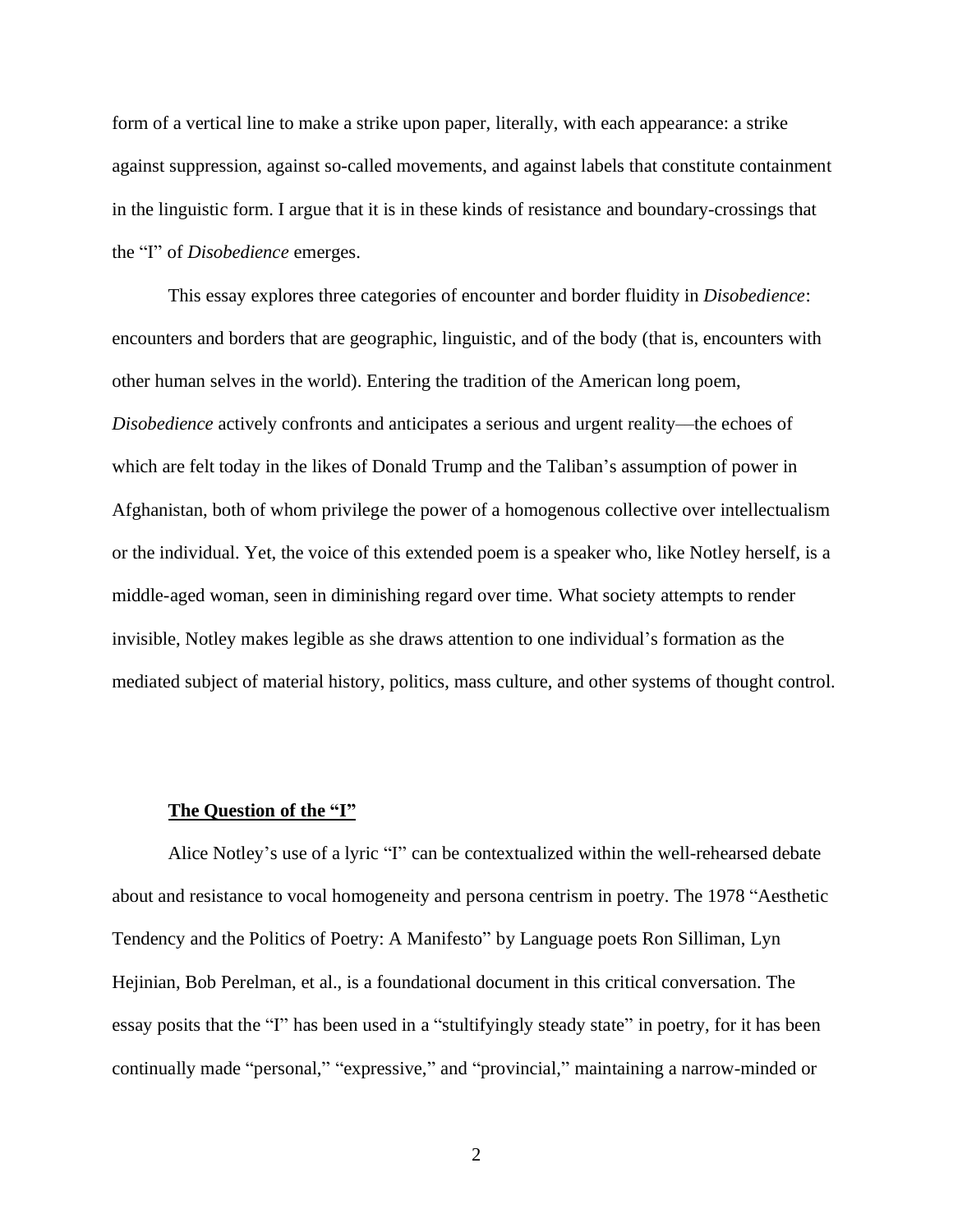unseeing world view (262). The self that the "I" represents is not authentic, the writers argue, because it is an "aestheticized surface" isolated from the world, yet one that has been held up in "heroic" form within individual works as well as in the creative writing programs that produce such poetry (263). The Language poets are certainly right to strive for inclusivity and a poetics which opens itself up to a wider range of forms, voices, and histories– but in practice, the Manifesto only demonstrates the opposite, and does not acknowledge that what it resists is actually a particular kind of poetic "I." The writers use rhetoric such as "openness of self" and "openness to the world," advocating for a "wider, more inclusive address" through their proposed "not-I form"; what is ultimately valorized in the argument, however, is their own work and their own perspectives (266, 269). This collective of writers, a group comprised of four white men and two white women, cites their own poetry as demonstrative and exemplary of this openness, and they state explicitly that "we would all, in short, admit to being primarily interested in our own work" (273). Furthermore, the writers assert that they will be in contact "with writers whose work we think is worthwhile," which they call "freedom of association" (272). This "freedom" strikes me as a coded exclusionism, for the continual repetition of the group's own "we" serves as the position of choice and voice of value (273). "We," after all, is still the first-person– it is the first person pluralized. Given that the Manifesto writers seem to desire at the essay's start to question the notion of literary canon and who gets to decide upon it, the Manifesto is ultimately ironic. Demonstrating the very practices it supposedly wishes to resist, the Manifesto upholds a canon of the Language poets' own work, valorizing only the writers they choose and advocating for writing within their defined poetic school. Here it bears noting that poetic schools are exclusionary by definition through their specification of required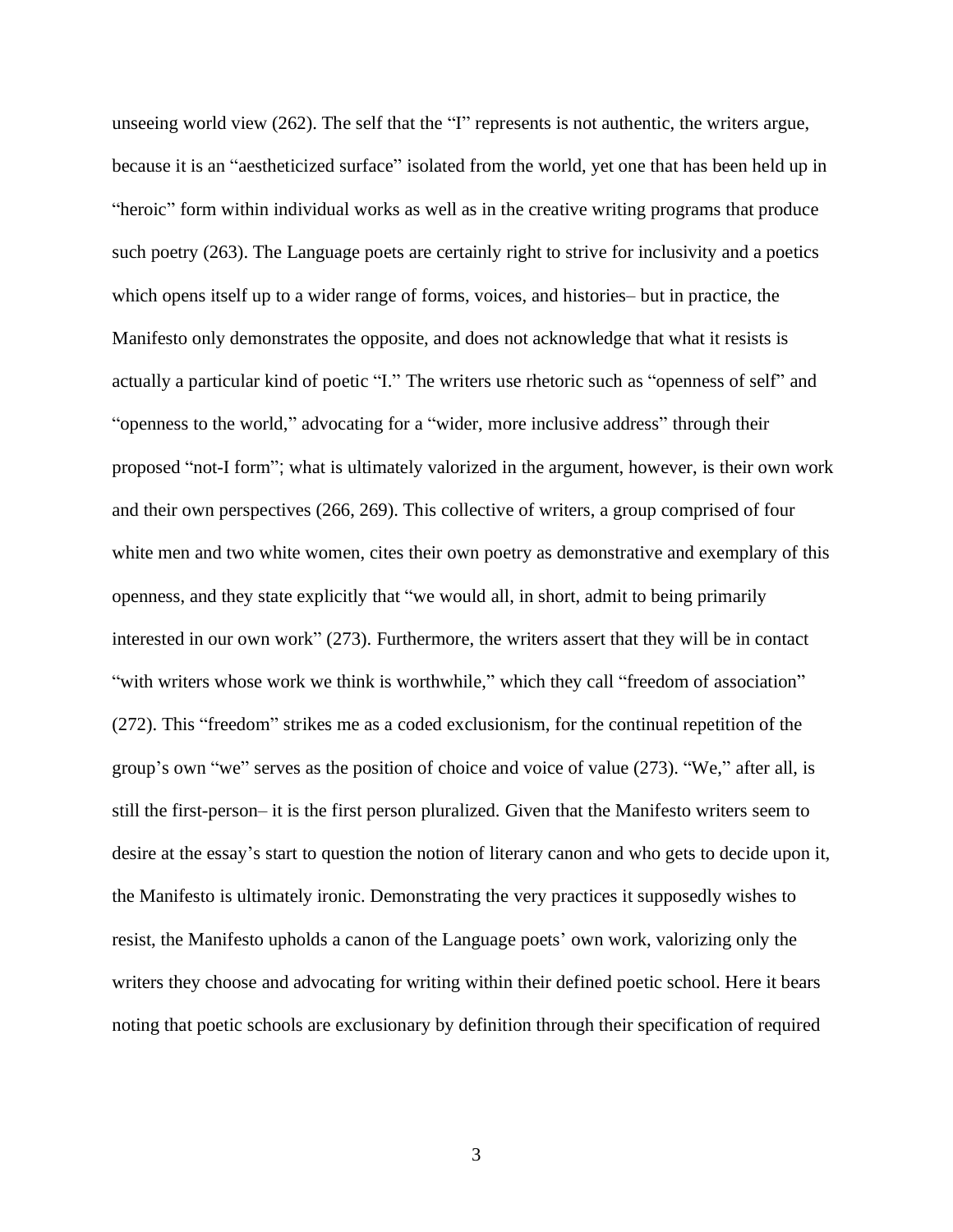characteristics to "belong." The poets' mere resistance to the "I" does not make their praxis inclusive.

Works in the field of avant-garde poetics, such as the Language Manifesto, often frame themselves within the problematic notion of "progress" and linear movement. Walter Benjamin illustrates the danger of "progress" in his description of the *Angelus Novus* painting, writing how "the storm irresistibly propels [the angel] into the future to which his back is turned, while the pile of debris before him grows skyward. This storm is what we call progress" (258). Benjamin's point is that placing focus on the supposed future of "progress," or in this case, on plurality instead of the individual, without accounting for history, is a dangerous and irresponsible route that leaves further debris. Postmodern poetics scholar Romana Huk examines the idea of progress in relation to Language poetics in her seminal essay, "The Progress of the Avant-Garde: Reading/Writing Race and Culture." For Huk, the call for pluralism over the persona fails to take into account the racial, cultural, and material histories of the individual subjects, thus raising the question "whose identity is being pluralized?" (146). If the pluralized identity is yet another bourgeois, white subject or group, then this change in focus is another form of suppression. This "erasure of particular national and raced histories" is "self-perpetuating" on its own (146). As Huk shows in her essay, the problem is not the "I" itself, but a particular usage of it.

Alice Notley, also a white woman, writes linguistically experimental poetry that serves as a prime testing ground for the faults of the Language Manifesto's argument. Her poetry, close to and yet outside of the Language movement, bursts with encounter, fluidity, and engagement with the world, and yet she explores the potential for community in all of these areas by using the lyric "I."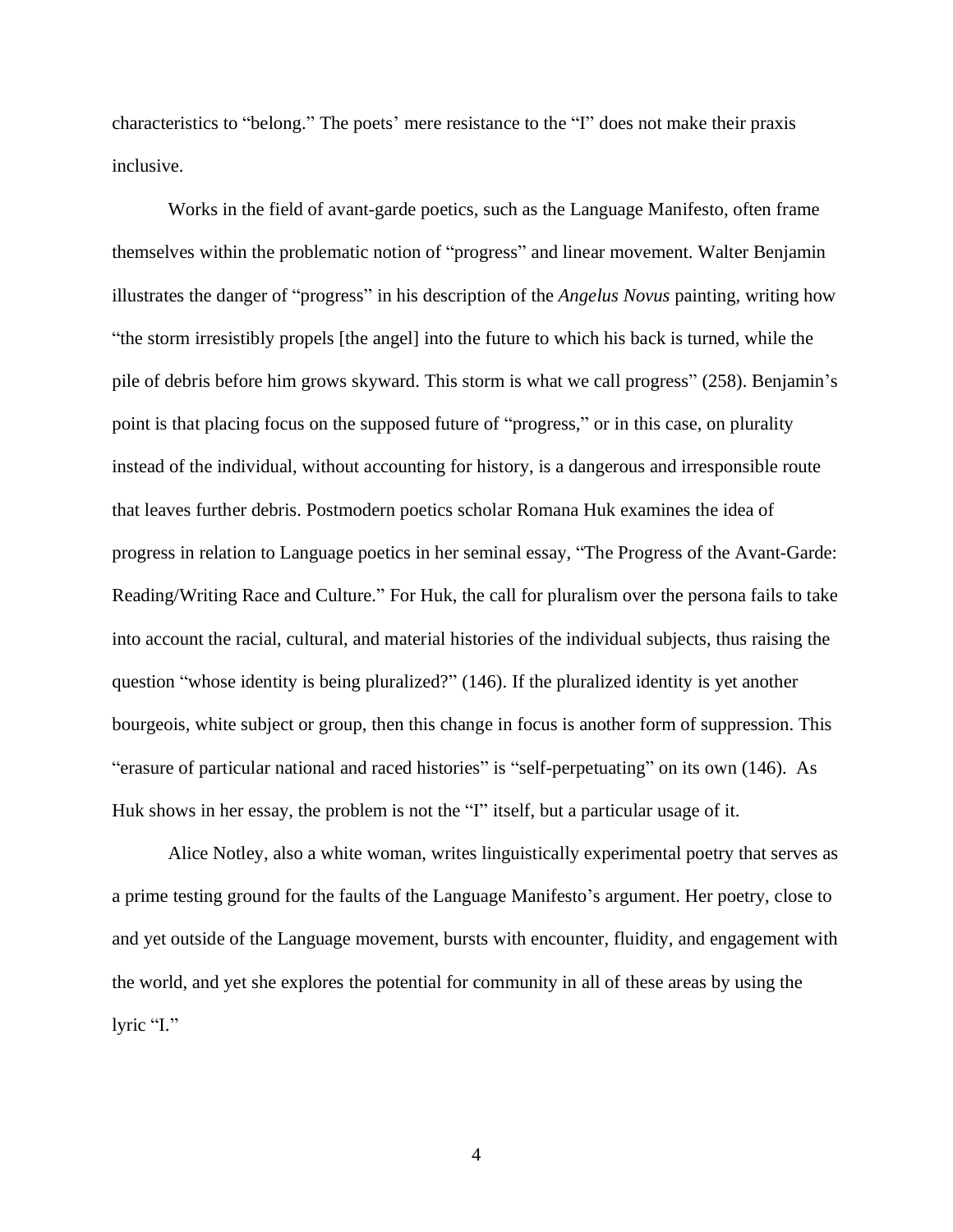## **Disobedient Geography**

*Disobedience* begins with the presentation of a crossed geographic boundary; the speaker has left America and relocated to France, a new national context beyond the country, continental and oceanic borders she has known (3). As this boundary-crossing begins the poem and the work, it sets the tone for the speaker's experience and subsequent quest for a self-identity. Not only will she need to adapt to her new surroundings, but she also exists now in a new relationship to her previous location. Indicating uncertainty despite the first section's title and date specificity of "(July 30-October 6, 1995)," Notley's opening poem "Change the Forms in Dreams" begins:

moved here for no reason. don't seem to be anywhere

## That's better. (3, *original line spacing*)

Notley's use of white space between the first and second lines opens multiple interpretative possibilities; in the first, the speaker laments the futility of her move to France, and in the second, she celebrates her move to nowhere, enjoying a liminal state of between. As no punctuation appears after "anywhere" in line 1, the lines can be read as one continuous sentence, "don't seem to be anywhere that's better" (3). In this interpretation, we meet a speaker who is frustrated by her relocation. Despite self-reminders that "I left I left the U.S.," the United States continues to make itself felt as present throughout the speaker's world. In a later poem, the speaker is surprised to encounter a harmonica-wielding "middle-aged French woman" in a French bar who is "dolefully playing / 'America the Beautiful'" instead of a French tune (244).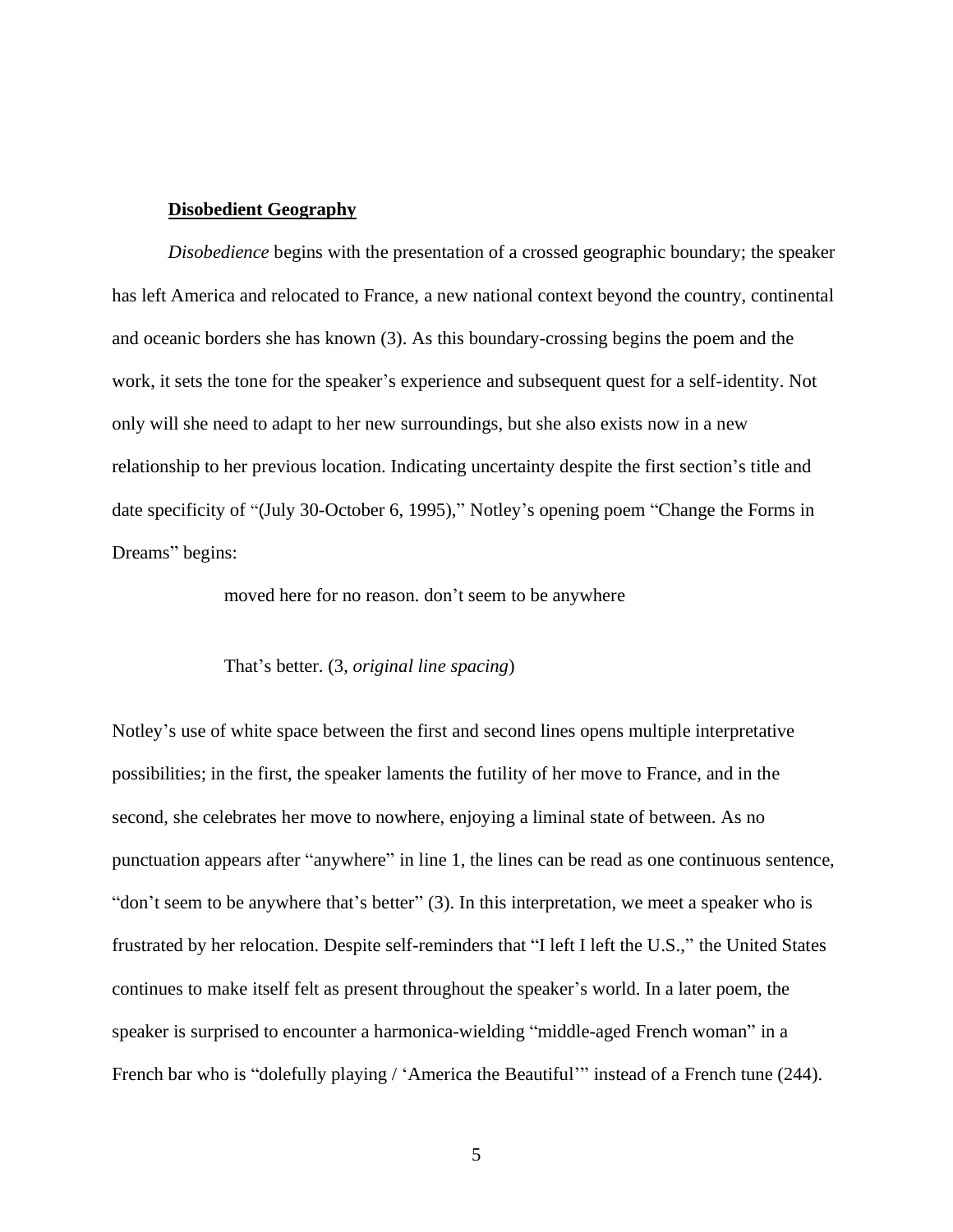This song represents the United States the speaker supposedly left behind, but attention to its lyrics also reveals its praise of a border-to-border perpetuation of American values–– it repeats, "and crown thy good with brotherhood / from sea to shining sea," the sea referring to the oceans on each side of the country. In another moment, the speaker dreams and finds herself "on top of the skyline, Chicago or Paris," relating two cities with starkly different silhouettes and on two distant continents without drawing attention to these differences or the supposed borders between them (191). The speaker thus tells us in the first poem that "I moved for no reason," as "borders" are not finite, fixed places, but rather are experienced as blurry, fluctuating relationships.

White space, as seen in "Change the Forms in Dreams," constitutes an integral aspect of Notley's poetics. Whereas one might read blank space as silence or an absence of voice, in *Disobedience* white space functions as a continuation of Notley's, reflecting her attention to the reader and how they may discern meaning apart from or alongside her intention. Aware that the reader may elide her first and second lines into one and miss her alternate meanings, Notley inserts several lines of space between them. The addition of capitalization on "That's better" in line two further implies the start of a new sentence; read in this manner, Notley's speaker finds herself not "to be anywhere" and seems to find freedom in this liminal position (3). Free of association with any single country or specific category, the speaker enacts a second move within the text— a move down the page— and remarks "That's better," relieved (3).

The speaker conceptualizes her own relocation in language play that works at the level of the specific and the symbolic. As the poem continues, the speaker does not repeat "America" or spell out "United States," the country she left, but instead tells us in a strange repetition that "I left I left the U.S." (3). In a text emphasizing use of the "I" as a tool of resistance, the doubling of "I left I left the U.S" signifies her exit from the country and the "us." Collective identities like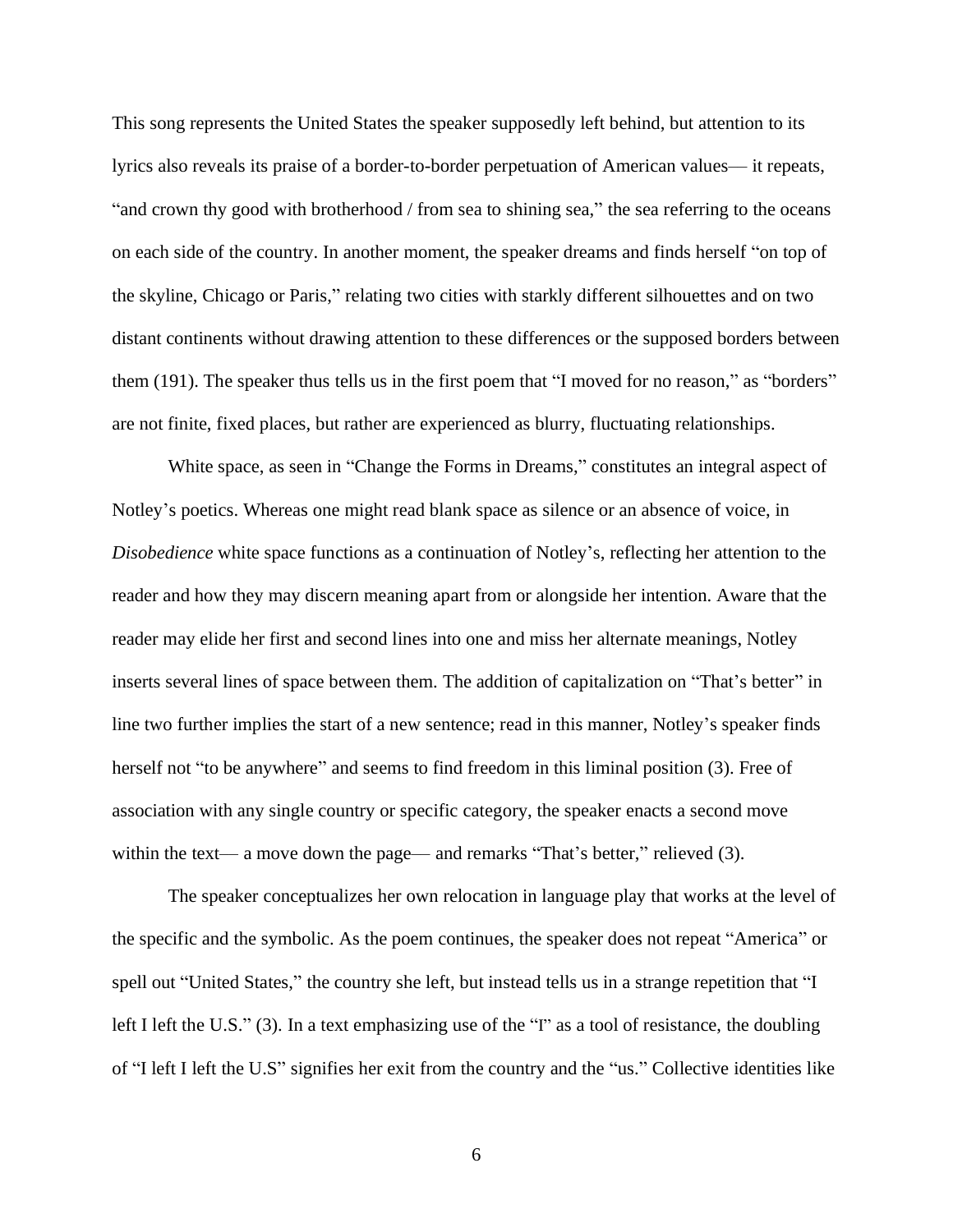the "brotherhood" in "America the Beautiful" are presented as ideals in patriotic rhetoric, but for Notley represent the erasure of the individual, as one must conform in order to belong. Notley's ongoing critique of masculinist collective identities is playfully apparent in "I Know You'll Make Fun of the Clothes the Magi Are Wearing." Here, the speaker describes how "all the men the male leaders / of the world are swaggering / in Egypt right now / at the anti-terrorist convention" (178). In effect, convention implies homogeneity; attendees of the doubly signifying "convention" unite physically and ideologically around a shared interest in eliminating difference. In the sense of a literary convention, too, an author must follow a prescribed set of characteristics for their work to belong to a desired genre. Notley then describes the mass of antiterrorist men as "swaggering," as their collectivism draws more attention to themselves as a group than to the supposed issue at hand (178). "Swaggering" anti-terrorists are also ironic, for "swaggering" figures attempt to assert dominance through their pose–– a form of intimidation itself. Not being "anywhere," as the speaker declares at the start of *Disobedience*, thus means the speaker has left behind both the United States— the physical country— as well as the many "us" groups attempting to claim her, and as we will later explore, this is how her "I" begins to form.

#### **France, 1995**

The anxiety-ridden cultural and political climate of 1995 Paris radiates throughout the work; this is the context and background for the speaker's quest for selfhood and identity amidst violent collective ideologies. At this moment in France's history, politically-motivated mass bombings were a regular occurrence; from July to October 1995 alone, 9 attacks were launched in Paris by the Armed Islamic Group of Algeria (GIA), and most of these were bombs detonated in public places such as train stations and markets, leaving hundreds wounded and some dead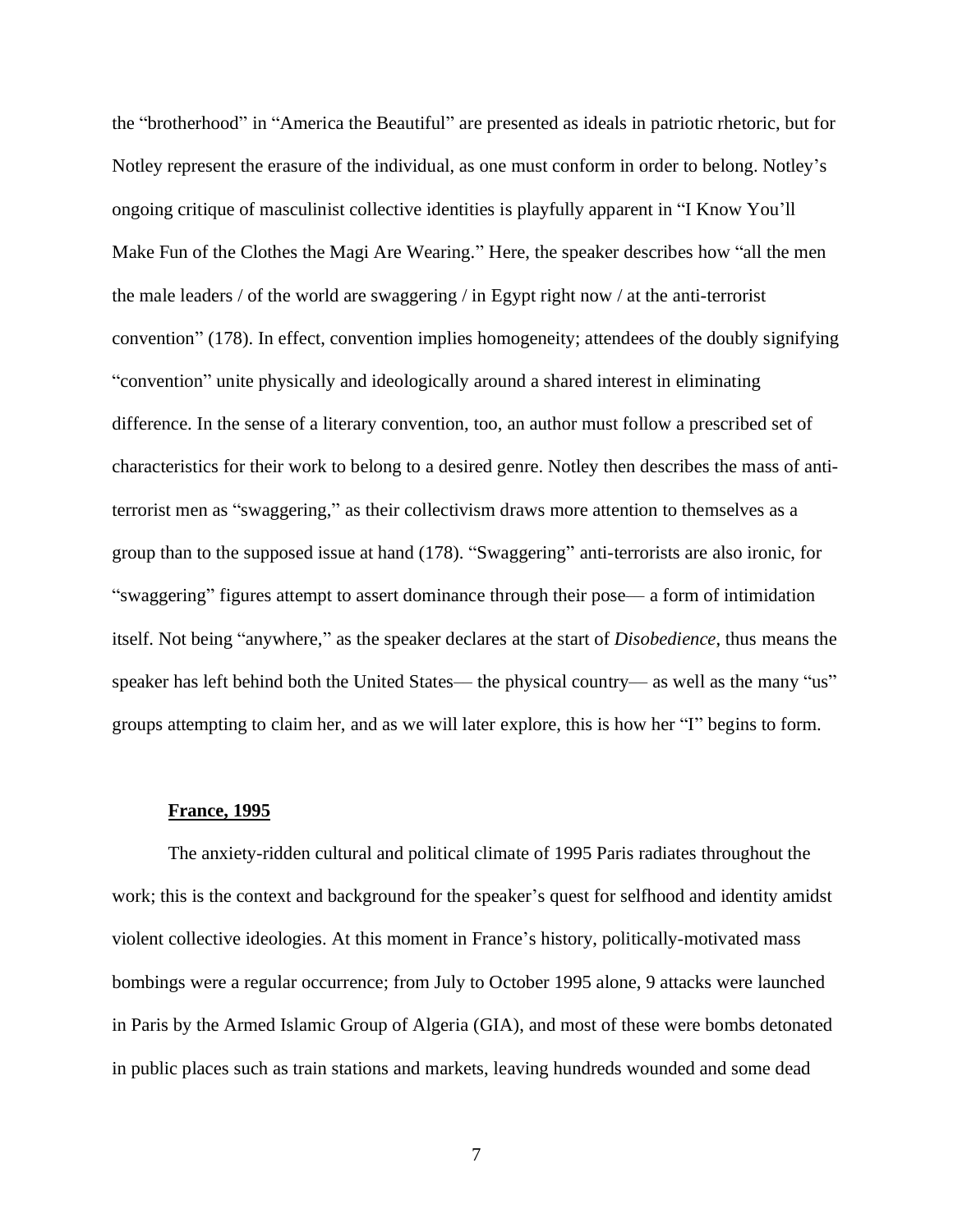(Shapiro and Suzan 80-81). Notley's poems are located exactly and explicitly in this time frame, as in the first section of "A Scarf of Bitter Water", marked "July 30-October 6, 1995" (1).

Also during this time, far-right conservatism and anti-immigration sentiments resounded in France––sometimes in elections, but especially in everyday rhetoric. Historian David Blatt writes in *Post-Colonial Cultures in France* that this period displayed:

> resurgent popular and political xenophobia…in which post-colonial immigrants served as a lightning rod for fears about worsening socio-economic conditions, the breakdown of public order…and the erosion of national identity and culture. (40)

These immigrant-fearing ideologies revived an insistence upon "republican principles of undifferentiated citizenship and a firm rejection of any public recognition of ethnic and cultural identities" –– in other words, any marker of cultural difference was to be suppressed in favor of conforming to France's nationalist ideal (40-41).

As negative social sentiment and paranoia surged, government policies and leaders sought to turn suppressive ideologies into oppressive reality. In 1993, French Interior Minister Charles Pasqua announced his goal for "immigration zéro," aiming to halt all border-crossing and thus turning once-legal movement into illegal transgression that would be enforceable by the regular police (Guiraudon 4). While that totalizing policy ended due to its negative economic effects, the anti-immigrant message was clear and pervasive throughout the decade. The French motto of "liberté, égalité, fraternité" was, in practice, only designated for a select few, and those at the margins had to conform with the rules of the Nation or risk being rejected entirely. At the center of this movement was Jean-Marie Le Pen, France's National Front President from 1972 until 2011, the year he was succeeded by his daughter Marine. In a backlash against the early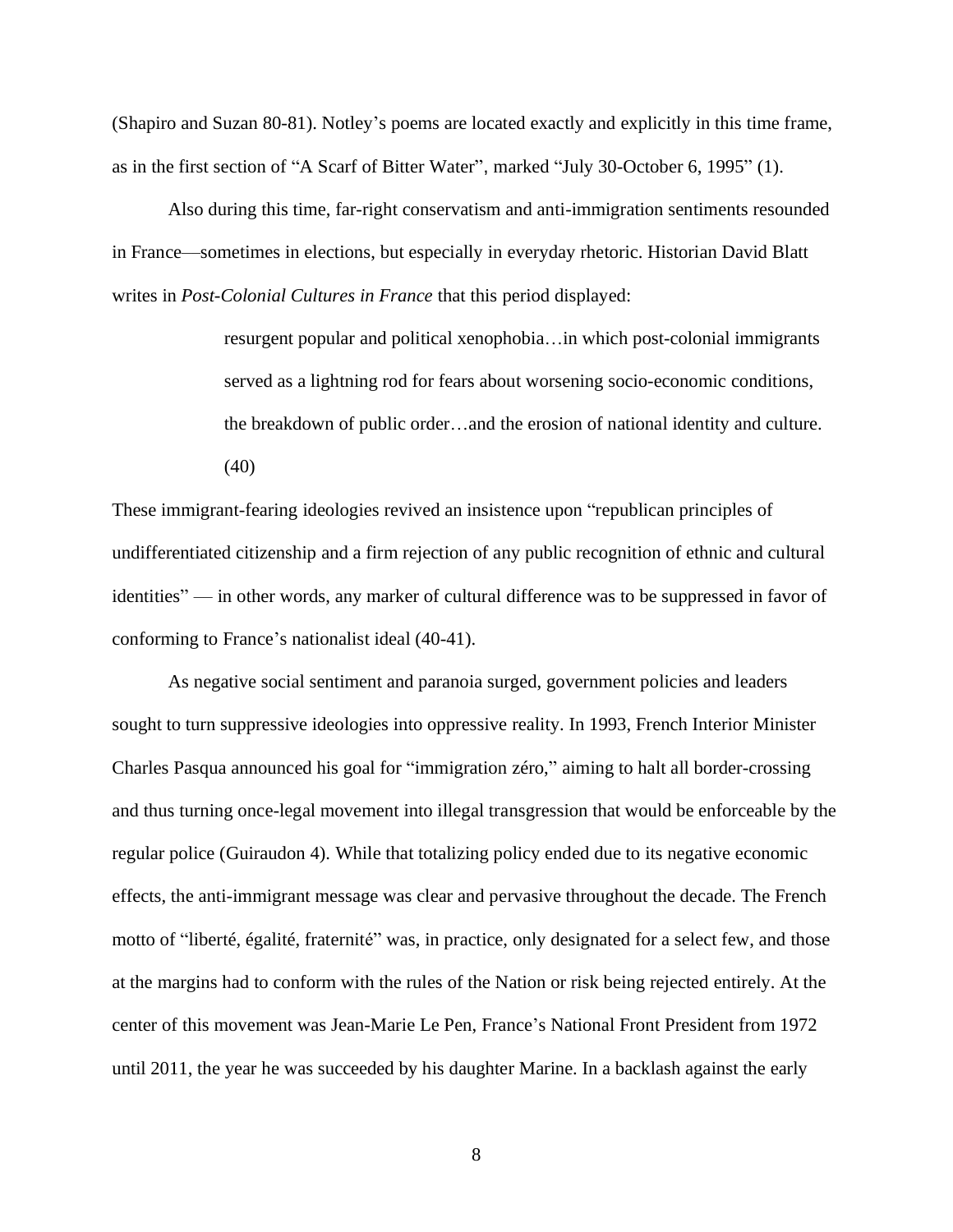1980s, which had been characterized by an excitement for "le droit à la différence" (the right to difference), Le Pen and his party's influence were said to cause a "lépenisation des esprits" in opposition. His repressive, nativist ideologies swept public opinion and media––and by 2002, his influence brought a surprisingly strong electoral turnout in his favor (Shohat 137).

Given *Disobedience*'s placement within the arch-conservative climate of late-20th century France and Notley's writing about this climate from a female perspective, the gender dynamic at play in the election's turnout and in public opinion should not go unnoticed. The electoral turnout of 2002 and positive public opinion of Le Pen were led by men, many of whom expressed openly misogynistic beliefs. In one such declaration in 1996, Le Pen stated that "women do not have the 'property of their person' and do not hold control over their own bodies, as their bodies belong to the 'nation' and to 'nature'" (Scirinzi 3). The mention of women was absent from the National Front's official program except in the context of family and maternity (3). Women, in other words, were seen by the Front as child-bearers meant to maintain the Party's idealized homogeneous demographic and were not recognized as having selfhood of their own.

This terrifying atmosphere confronts *Disobedience*'s speaker in both "real" and "dream" spaces. At times, the speaker's voice resembles a news radio announcing that "another bomb exploded in Paris… / eighteen people including some little kids injured….The suspect group especially targeted women" (18). At other moments, the explosions enter her dreams: "I dream that / a bomb might injure me….isn't that real possibility a dream" (70). Notley destabilizes this political climate, however, by invoking wordplay, turning Le Pen, for instance, into "Le Pen-is," her pun serving as a rejection of his discrimination and emphasizing the phallocentric nature of his party structure and principles (227). Notley has no control over her real-world circumstances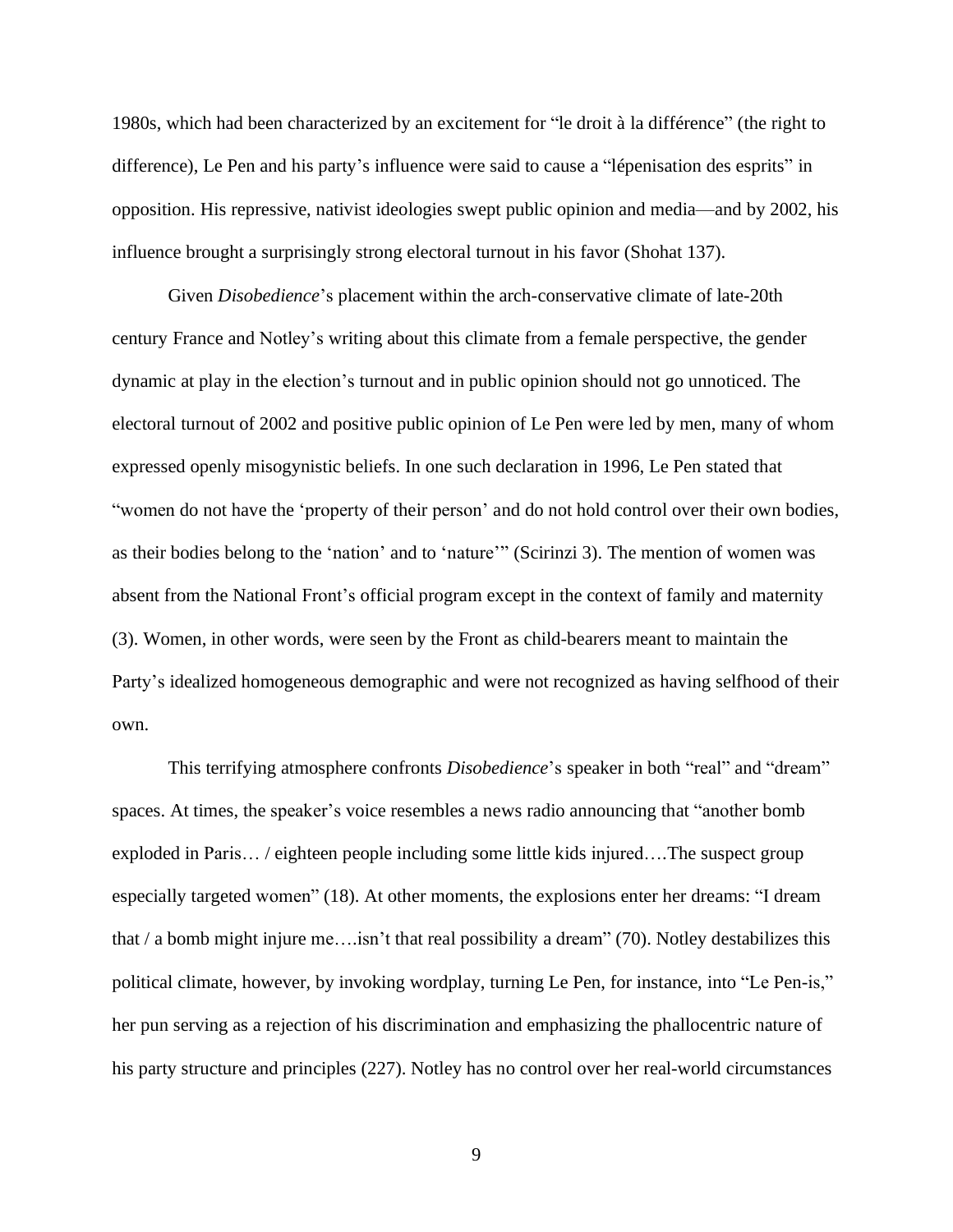and what may or may not explode on a given day, but the literary, dream-infused spaces of her poems are hers for the crafting, reflecting alternative possibilities to the state of the material world; in her writing, encounters with others are continuous, and shifting borders— even if momentarily unsettling — are read as liberating even when threat looms.

## **Undesirable Encounters: The American Film Noir Detective Trope in** *Disobedience*

It is widely accepted that American film noir, a genre that Notley makes frequent reference to in *Disobedience*, projects a mood or affect that intertwines themes of desire and danger. The tension characterizing most films in the genre lies between the central male character, the detective, and the "femme fatale" who causes or attempts to cause the man's downfall through seduction and duplicity. The hardboiled detective of noir convention does not believe himself to be so easily charmed; rather, he projects an image of unsentimental toughness as he tries to maintain his reputation and his masculinity against the alluring threat of the woman. Upon further inspection, however, every attitude shown onscreen––whether the persona of the detective or of the femme fatale—is a performance: a performance for the audience and for the characters within the narrative, deceiving one another about their "true" identity. Thus, literal performances in the theatrical sense are frequent additions to the films, inviting the viewer to enter the dazzling but claustrophobic world themselves. According to film historian Alain Silver, noir cinematographers used wide-angle lenses intentionally to place the audience into the filmic space, as opposed to the usual "endistancing" telephoto lenses employed in other genres of filmmaking (16). Audiences become implicated in the enticements offered to the film's characters, such as the extended scenes of performance, leading the enamored viewer to believe they have entered into a relationship of mutual spectatorship with the on-screen personages.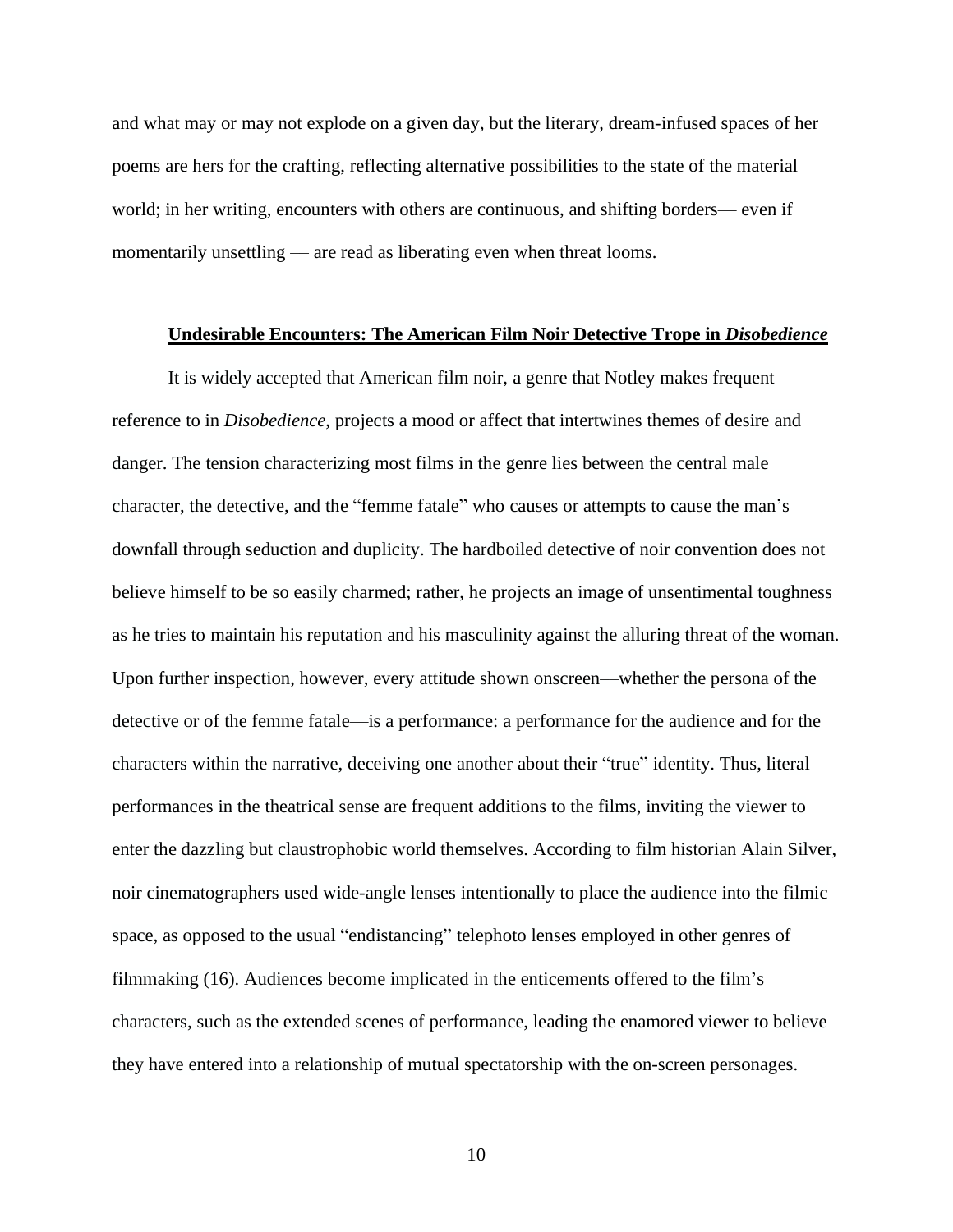Even as certain lenses and plot-devices were used in the making of classic noir films to bring the audience *into* the film, and, specifically, closer to the onscreen woman, cinematographers also worked in the opposite direction; in order to heighten the sexual tension of their atmosphere, they placed filters over their camera lenses to give women "statuesque beauty that seems more seductive but less attainable," an image "far removed from the feeling of softness and vulnerability" that other Hollywood films aimed to give their female leads (Silver 14). Noir film is thus an allure itself, and an allure predicated on the idea of gender difference. The female lead is welcome to escape for a short while, but the implicit argument of each film is that any attempt to freely cross boundaries, and particularly to cross those between the supposed role of the man and the role of the woman, are dangerous and disruptive to societal order. By conclusion, most noir films have played out a logic by which attempts to disrupt what the detective has been working to keep in alignment are punishable by death, and subsequent noir plots begin the same process again.

Engaging the genre of noir and its entrenched gender ideology, Notley contextualizes *Disobedience*'s central dynamic – the speaker's continual encounter with the omnipresent Detective Hardwood – in the anxious atmosphere of 1995 France and the U.S she left behind (8). Playing with the real-life name of a well-known actor in noir film, Notley alternatively names her fictional detective "Mitch-Ham," after Robert Mitchum, the nickname referencing his hypermasculine, repetitive roles (13). Mitchum's characters were so similar that he famously stated in an interview, "I kept the same suit for six years - and the same dialogue. We just changed the title of the picture and the leading lady" (qtd. in Halliwell 289). Though women, too, played "leading" roles, it was always Mitchum's character who remained at the center of the spotlight, a fact that reflects the larger cultural centrality of the heterosexual male.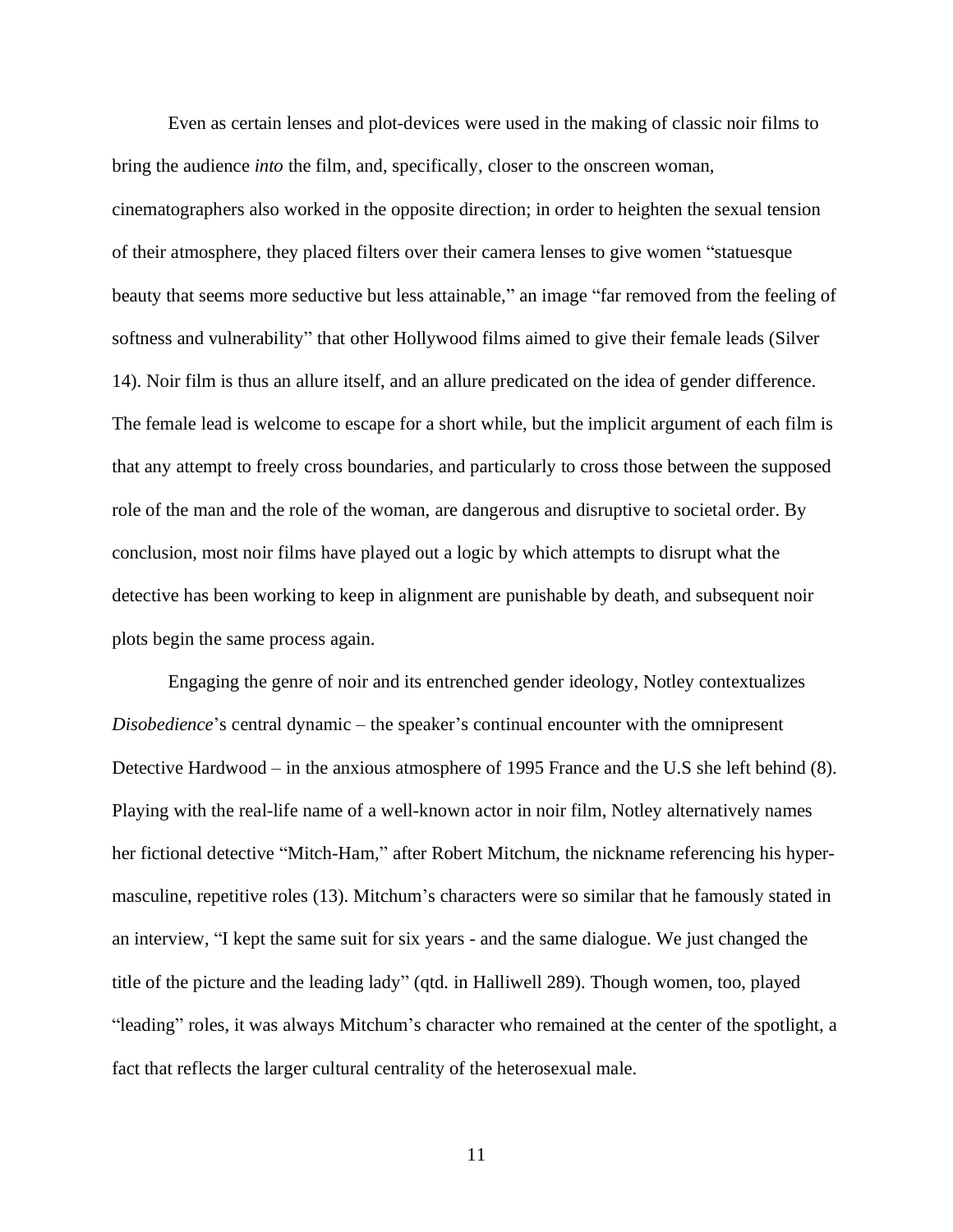And yet, Notley's reference to film noir does not serve to reify the genre's conventions, but rather to reveal its construct through distortion. Transported into a dream-world of cinema, her speaker voices and then disorients the noir genre's conventions, purposefully disrupting the repetitive cycle mentioned and embodied by Mitchum. One such encounter occurs in "What's Suppressed," the second poem of *Disobedience*, which begins:

> I dream I'm a detective a man trying to catch a woman I'm in a barroom with small reflector-mirrors high in each corner. She's in the locked back room. I pretend to be drunk

To blend in until she comes out? into this room of the self full of others and mirrors. (5)

The endings of lines one and two, "man" and "woman," set up the binary and archetypal heterosexual tension between a male detective and his femme fatale, a woman who is 'wanted' both as an object of his desire and as one who is 'wanted' by the law. The hallmarks of the noir genre are all present: in line three, Notley describes reflector-mirrors, which heighten the paranoia of watching and being watched and thus give a sense of claustrophobia. Also present are the common noir themes of the loneliness of waiting in a crowded place, small-town settings, and desire mixed with danger and, often, with alcohol. These descriptions read as we expect from a noir, except for a few details: the mention of the speaker's dream in which *she* is the male detective, the uncertainty emphasized by the question mark after "to blend in until she comes out?", and the bar as a "room of the self."

Notley destabilizes the notion of identity through allusions to noir wherein she blurs the boundary between the detective and the "I" through the troubling of these gender norms. The gumshoe private detective trope was a stable archetype in American culture, exemplified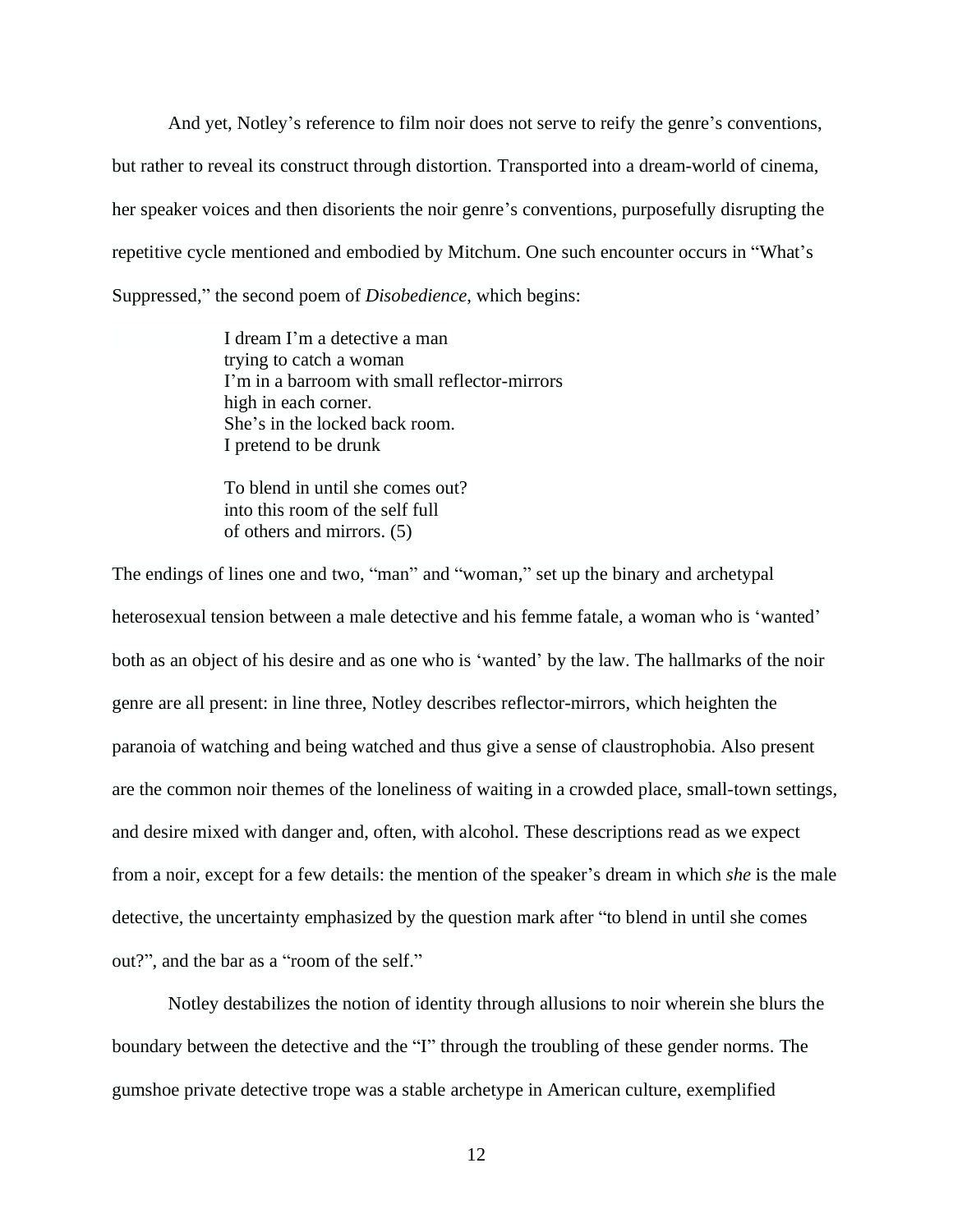especially by Raymond Chandler's character Philip Marlowe, who appeared in more than 10 different films and television series, and was played by Mitchum twice. Unlike the Marlowe universe, Notley's detective has no singular name, and neither does his sought-after woman or speaker. Among the detective's many titles are Harward, Hardwood, Hardshroud, Hardwill, Hardon, Hardword, Hardwig, Hardtime, Hardlife, and Hardknight, with Hardwood being the most common and therefore the name used in this paper to minimize confusion (Notley 8; 15; 26; 39; 86; 115; 121; 139; 145; 214). Notley's creation of the name "Hardwood" unearths an irony in Mitchum's characters; the two individual adjectives comprising this nickname, hard and wood, associate the detective with the phallus, and together, reflect his inability or unwillingness to change–– something "hard" is "set in stone," finalized. Robert Mitchum, cast into variations of the same role across multiple film genres, is a kind of "hardwood" in Hollywood, a stable archetype and, specifically, an archetype of a tough-shelled masculine man. Yet in Notley's poem, this "stability" is actually predictability, which undermines the masculine authority the character means to assert. Like a chameleon, the Hardwood-character absorbs aspects of the poetic environment surrounding his mention and shifts accordingly. "Hardword," for example, is used after a discussion of language, and "Hardwig" comes after the mention of the late Roy Orbison, an alleged wig-wearer. This slippage alerts us to Notley's witty humor and emphasizes the artifice of the gumshoe image; the persona asserted by the Noir detective is a performance, and not necessarily innate to the individual or what constitutes a "male" role.

The relationship that Notley depicts *between* the detective and speaker is consistently slippery, allowing the female speaker to take control of the dynamic and her agency within it. In the opening of "What's Suppressed," we first note the speaker's change from her usual female gendering to "a man," giving her the active role (5). Though the seemingly-other character, a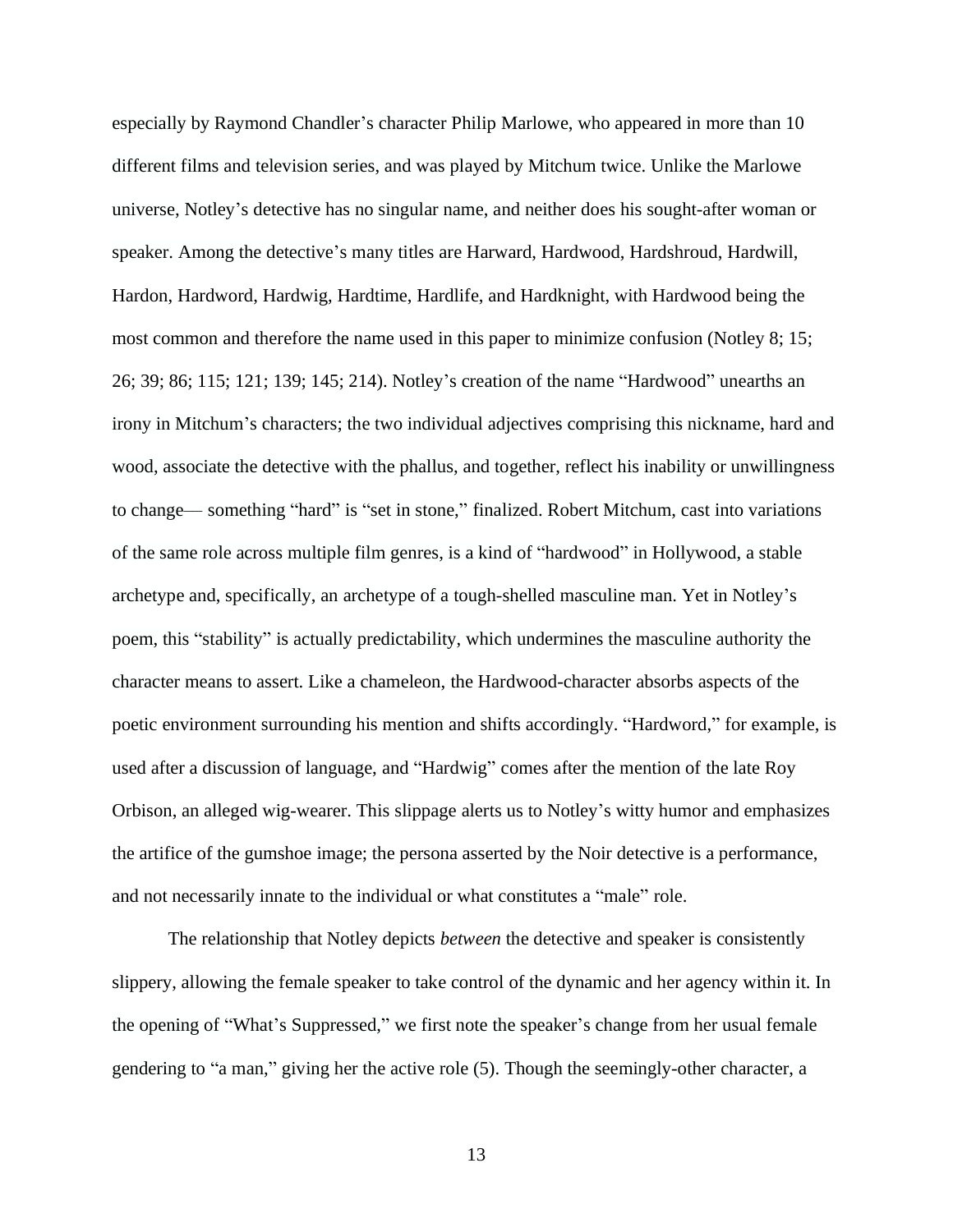"woman" and "soul," hide in the back room, the speaker announces that "a shadowy man in a gun-coat has come to find me…define soul: I am soul" (6). Here, the detective has separated from the "me" and reverted to masculine gendering–– the speaker is both the detective and the detected, the one looking for the "soul" and the soul itself. Delineations between the "two" characters are so blurred that the "man with a coat and a gun" at the start of the poem is a "man in a gun-coat" by the poem's end––the detective's accessories meld into a wearable identity, the once-implicit violence of the detective now immediately apparent (5-6).

The suspenseful atmosphere reaches its height in "What's Suppressed" with the mention of the bar as a "room of the self full / of others and mirrors" (line 9). When one views their reflection in a mirror–whether an ordinary mirror or that of a funhouse–we recognize that the distortion both is and is not our own. A chase in a "room of the self full / of others and mirrors" makes this duality literal and is especially reminiscent of the unsettling final scene of Orson Welles's 1947 film *The Lady From Shanghai* (ibid.). In Welles's film, realizing her new lover Michael is about to discover her true identity in a murder plot, Elsa (played by Rita Hayworth) leads Michael (played by Welles) to a funhouse where she intends to disorient all parties. The room full of mirrors in "What's Suppressed" calls to mind this image from *The Lady from Shanghai*; in both works, the multiplying and then cracking image demonstrates how pinpointing a stable identity is extremely difficult, if not impossible:

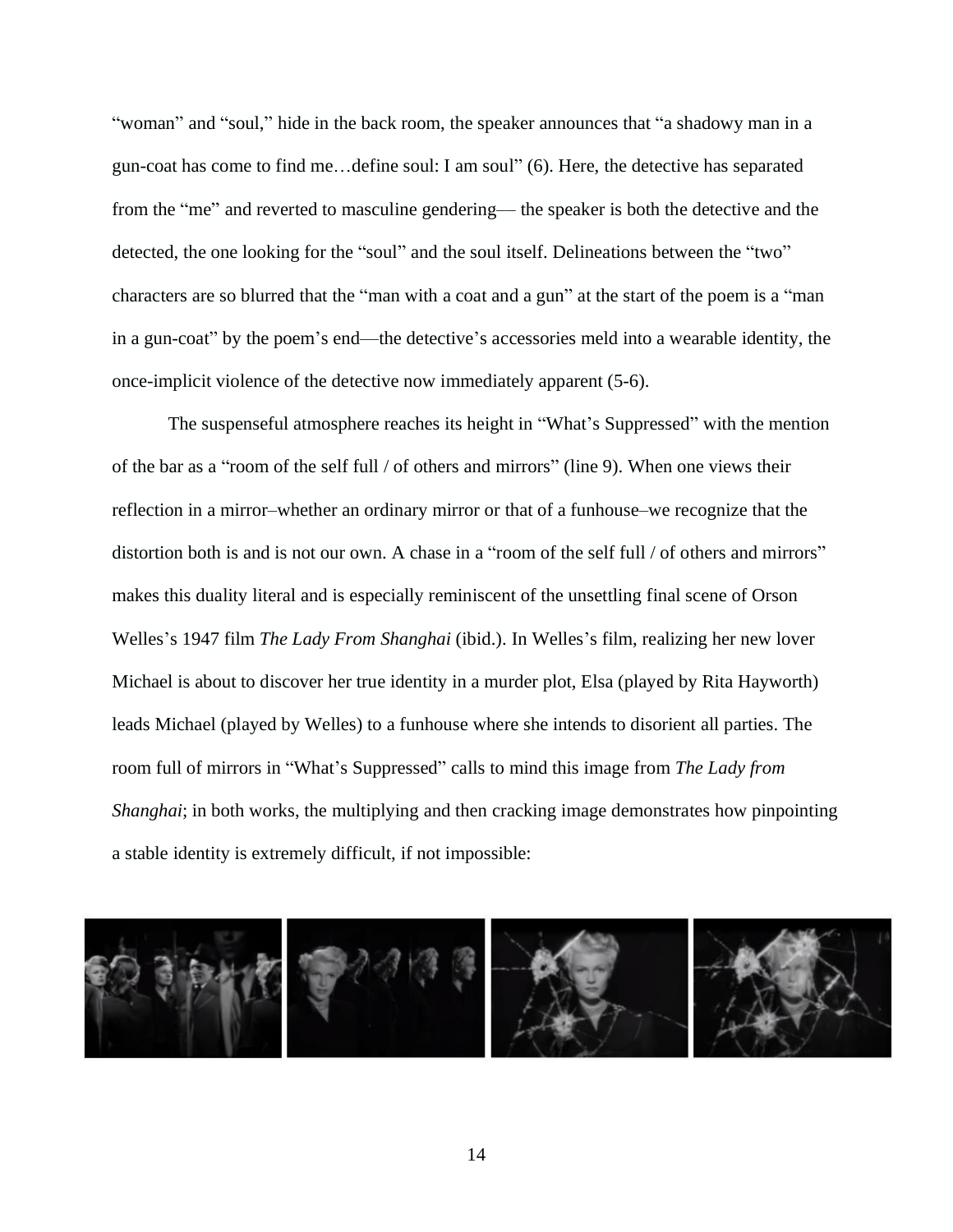## Figure 1: From Orson Welles's *The Lady from Shanghai*

As illustrated in the latter two frames, shots made at "Elsa" do not hit Elsa at all but instead hit her mirror-image, a visual confirmation that the real target is difficult to separate from its doubles. The mirror images appear to be as "real" as the people they reflect, increasing the likelihood of shooting the wrong target or being identified unknowingly. Notley's speaker thus "like[s] the mirrors" because of how they visually destabilize the structures overtaking her (5). If any element of the speaker's selfhood *is* personal and belongs specifically to her, it cannot be easily taken away from her possession in a room full of mirrors and disorientation.

One problematic and troubling reference to shifting identity that recurs in *Disobedience* within the plot of finding or being found is the speaker's stated desire "to find or be a dark" woman" (17). It is undeniable that this phrase reflects a culturally-appropriative desire for dark or black skin, as the phrase makes an appearance in reference to race and ethnicity; the speaker notes in one poem that "I've found a dark woman, a chicana" (19). Problematic as the reference is, it is possible or even likely that Notley is also using playing with the word "dark" to suggest the male of film noir. But whereas the "noir" of film noir means dark or black in the sense of mystery or mood, a meaning *supposedly* distinct from race, it is also true that lighting conventions in the genre actually serve to emphasize whiteness<sup>1</sup>. Nevertheless, men in noir films very often are covered in shadow by the on-set lights and purposely so, to ascribe to their image

<sup>&</sup>lt;sup>1</sup> A study of Notley's representations of race is long overdue and merits its own paper.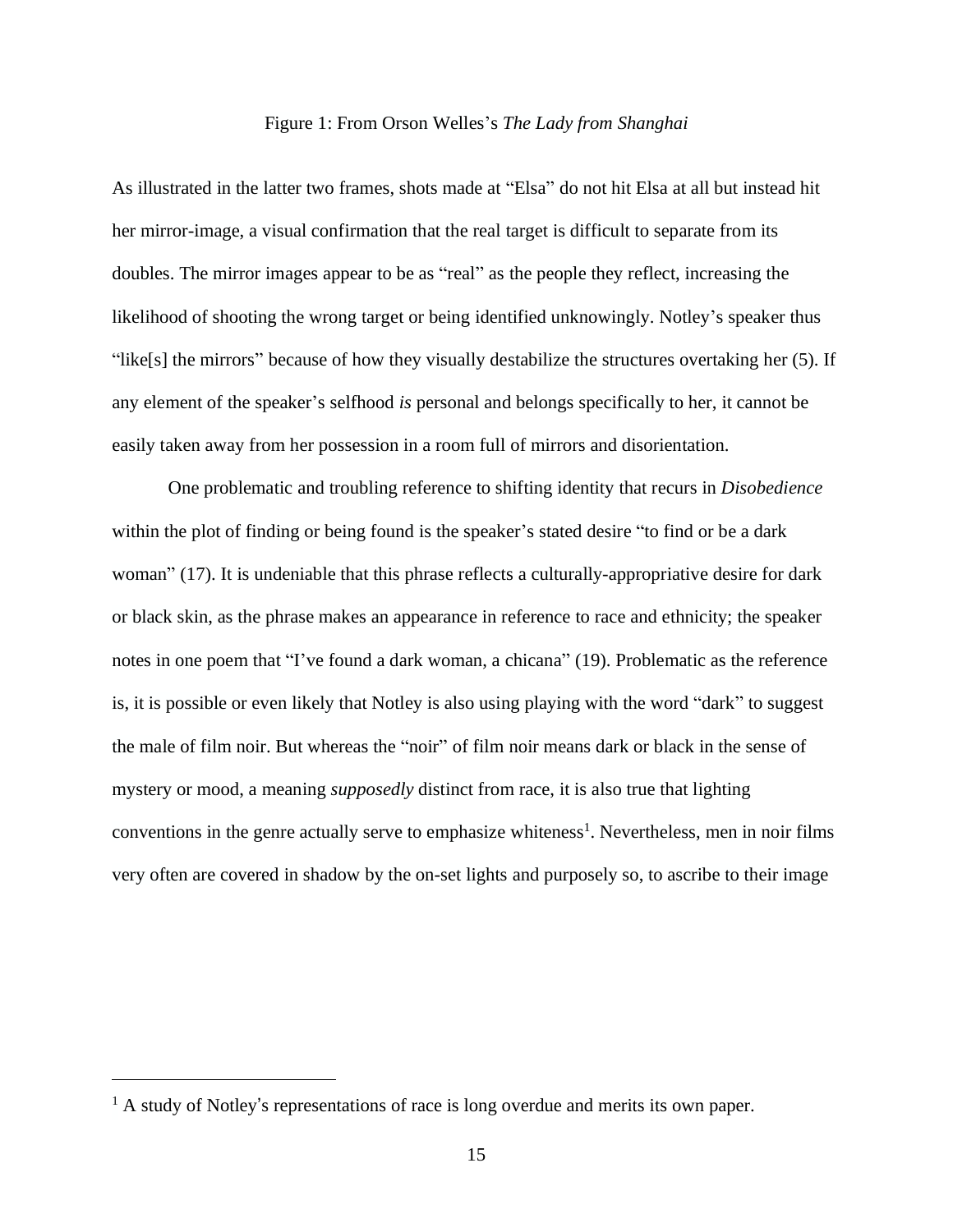a status of seriousness and keep them "unknowable." Take, for instance, the lighting in these shots from the noir classic *Out of the Past* (Tourneur 1947)*:*



Figures 2 and 3: Robert Mitchum and Virginia Huston in *Out of the Past*. Directed by Jacques Tourneur, performances by Robert Mitchum and Jane Greer, RKO Radio Pictures, 1947. Stills from, respectively, *BAMFStyle and IMDB*.

Throughout this film, Robert Mitchum, as the elusive private-eye Jeff Markham, is hidden in a dark shadow that blends his trench coat, hat, and face together. Conversely, Ann, his love interest, is brightly lit, and so much so that individual strands of her hair are discernible on the left side of her face. The high contrast reflects in visual terms the film's thematic insistence on gender difference and the uneven balance of power; whether we refer to the home-bound, docile character Ann or the on-the-run femme fatale Kathie, the detective ultimately finds both women to be predictable and, in the case of Kathie, punishable. The detective, here and elsewhere, can follow and overcome every movement of his target as easily as we can tell the two figures apart. In *Out of the Past,* the detective's own morals prevail as Kathie's motives are "brought to the light," plot-wise and visually.

In an essay dedicated to the stylization of women in noir sequences, scholar-critics Christophe Gelly and Delphine Letort demonstrate how the tying of lighting decisions to plot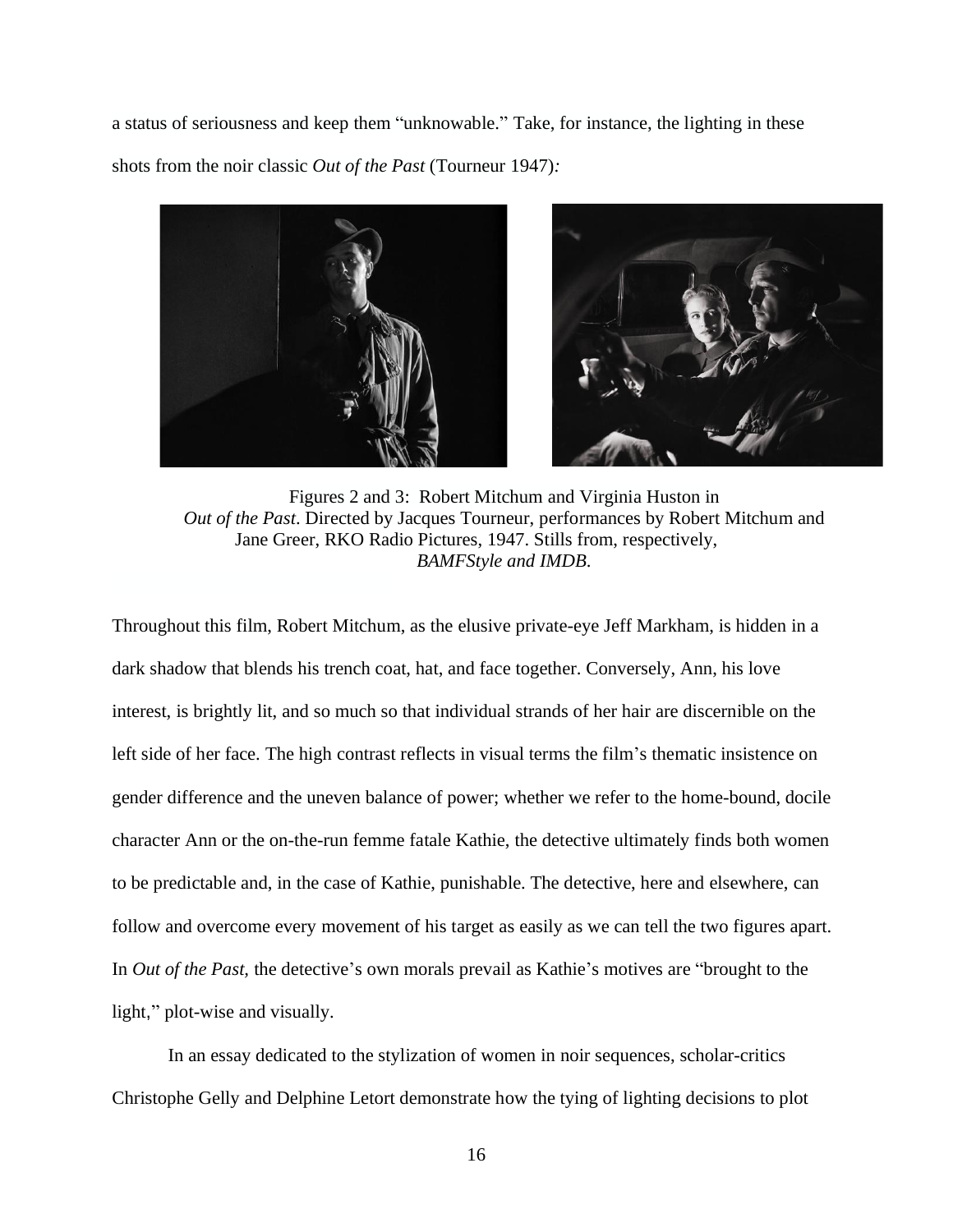events was a common technique in the film noir genre. Using "dark" in the way that Notley does, Gelly and Letort write that "the [Noir] woman is more fully in the light, the man posed so that [his body is a] dark shape" (96); they use *The Big Sleep* (1946) as an example*,* noting how Bogart's "dark shape" is particularly posed so that he seems to yearn to be in Bacall's light (96). The bright lighting therefore signifies not only a woman, but specifically a desirable woman who is placed on continual display. The idea of a "dark" woman in film lighting was indeed nearly nonexistent; Hollywood convention favored dramatic lighting and staging focused on the white woman, directing viewer attention to the woman, her physical features, and her whiteness, across genres. *Sabrina*, for instance, is a romantic comedy, and yet exhibits the same pattern of stark lighting contrast between its lead male and lead female:



Figure 4: Left to right, marketing image for *Notorious* (Dir. Alfred Hitchcock, 1946) and film stills from, respectively, *Sabrina* (Dir. Billy Wilder, 1954), *Double Indemnity* (Dir. Billy Wilder, 1944), and *The Big Sleep* (Dir. Howard Hawks, 1946).

Notley unearths the artifice of the Hollywood convention of visual gender difference in "Breaking the Sound Barrier," where she makes multiple references to the 1954 Technicolor Western *River of No Return.* Black and white film's use of high and low lighting to contrast a brightly lit and highly objectified woman and a "dark" man in film would no longer work, so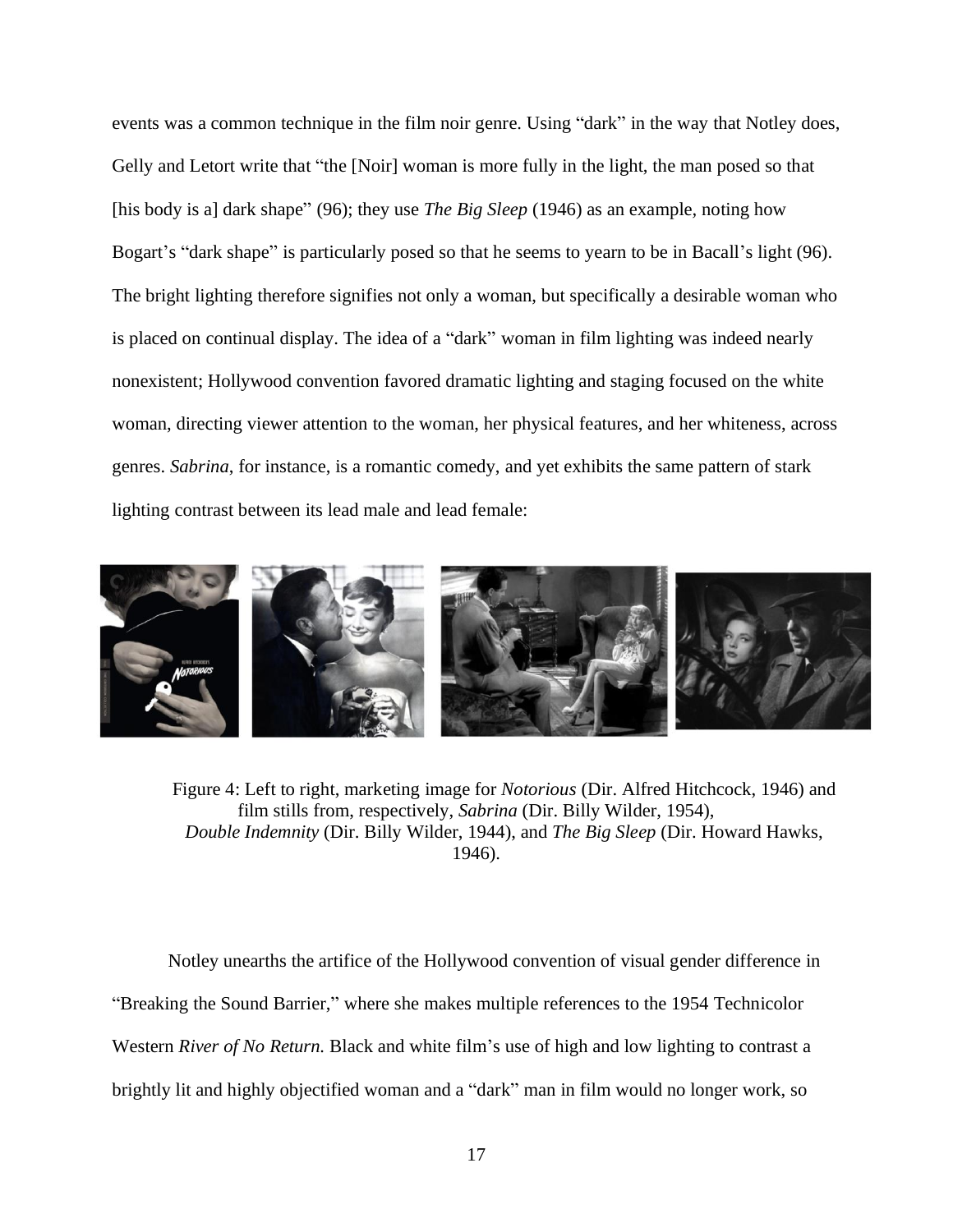directors brought attention to the female body through costume, camera angle, and plot cues. In *River of No Return*, Kay Weston (played by Marilyn Monroe) is an engaged dance hall performer who crosses paths with a hard-willed Matt Calder (played by Robert Mitchum) on the film's titular river. The film is often praised for its vibrant and earthen scenery, but Notley draws our attention instead to the scene's construction:

> There is a river called the River of No Return . . . Young Mitch-ham, you starred in that movie. What a stained color of life that was then– bright northern blue and green. (84)

The mid-line whitespace in lines one and two parallels the cadence of the film's titular opening and closing song, sung in the film first by Mitchum and later by Monroe. Where each whitespace mark appears in Notley's stanza, the respective singer took a pause or held their previous note. In the film, these pauses were intended to be romantic, but Notley's re-written version is emphatic, building tense anticipation of each word. By isolating the "No" in "River of No Return," and then refraining "no return" as the poem continues, Notley alters the meaning from the river as an object of beauty to the river as full of danger and regret (86-87). One way of interpreting Notley's adjective "stained" is that it refers to the literal process of film-dying that constitutes Technicolor. Both the process of Technicolor and the negative connotation of "stained" emphasize artifice; that which is stained has been technically altered or harmed, even if it has an attractive end result.

The true stain on *River of No Return*, what Notley later calls "sadness," is its treatment and portrayal of the lone female as she exists on and off the screen. Throughout the film, Monroe as Kay is continually undressed in long sequences in front of the camera, attacked by supposed "Indians" for the prize of her shirt, manhandled, and nearly raped by Matt, who "saves" Kay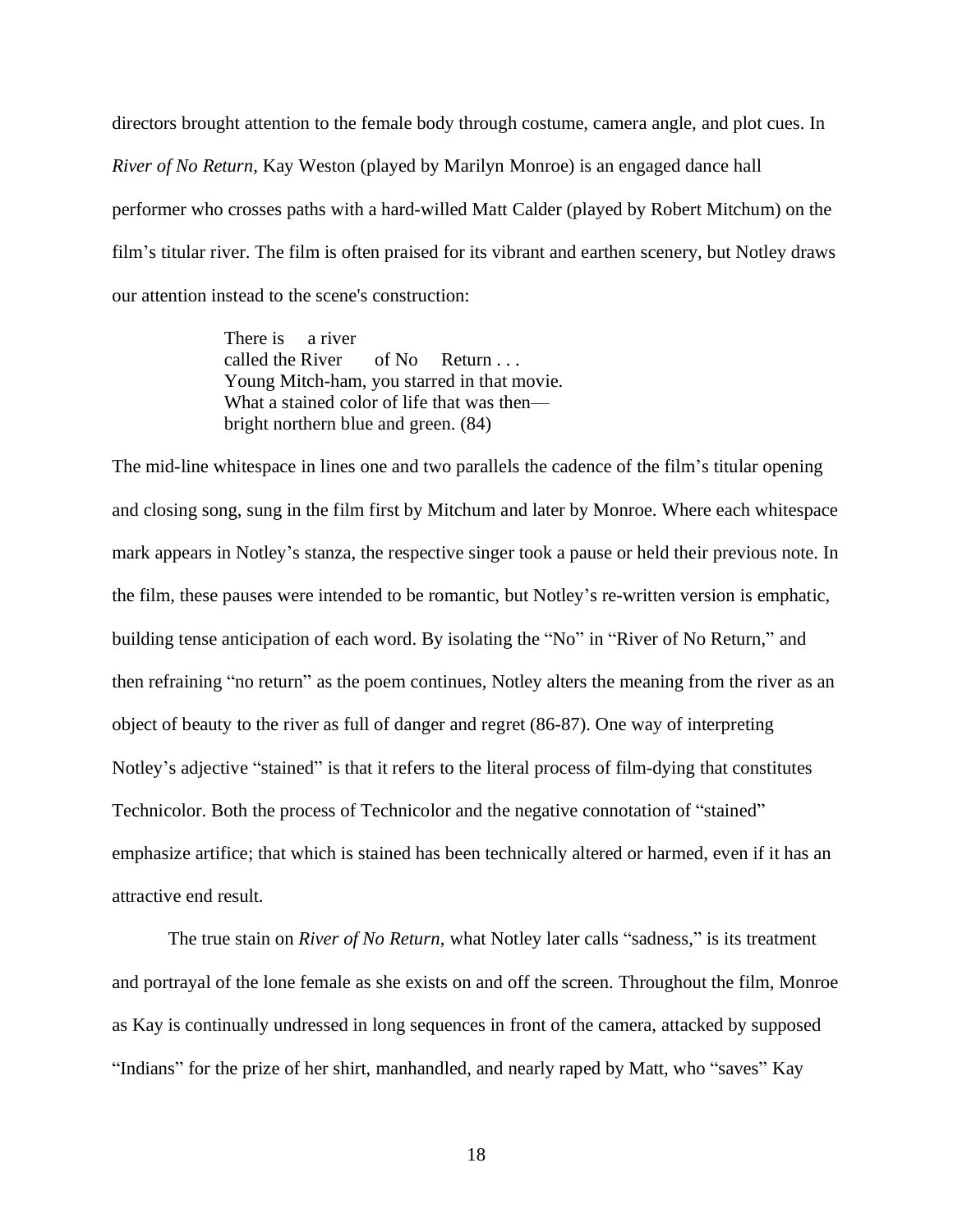from her career as a showgirl at the conclusion of the film by carrying her out of a performance, mid-song, into his waiting carriage. In fact, during the film's production, Monroe, the actress behind the mistreated character, nearly drowned and was ultimately left with an injured leg from the intense rescue (*The Washington Post*). This on and off-screen exploitation was commonplace and one of numerous examples of filmic convention used to profit from the ill-treatment and objectification of women. Monroe was also featured in revealing poses in posters for *River of No Return* across the globe, her portrait often much larger than the film's own title or its river stunts to draw attention to her body:



Figure 5: Posters for *River of No Return* on Amazon.com

Marilyn Monroe's portrayal in *River of No Return* aligns her with the image of a femme fatale, even though the film is not a film noir. *River of No Return* was marketed in a variety of poster designs, four of which are featured above. The four designs included are representative of the continued depiction of the woman as both object of desire and object of threat. Here it bears noting that analysis of Notley's interspersing of mass media, such as her extended reference to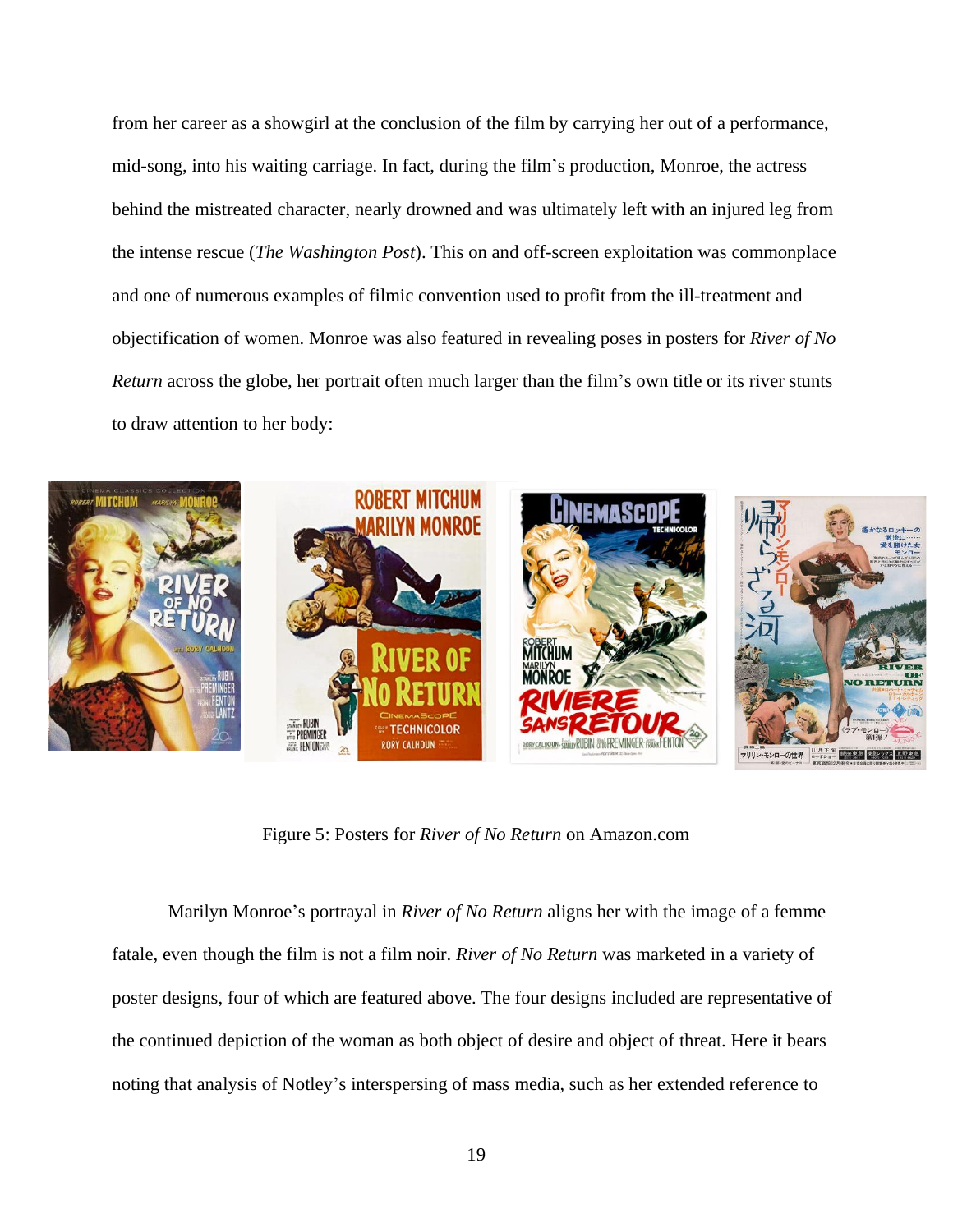and subversion of *River of No Return,* elucidates the specific mediating forces at work around Notley's speaker and her "I." Marilyn Monroe appears on these posters not in the form of her 'actual' self, but as the still embodiment of an ideal designed by a paradoxical and masculinist system. By the logic of the film's plot synopsis and title, the river-rapid setting should be the film's center of visual focus. Yet, the allegedly beautiful-but-dangerous foreground is made the *background* of each poster, favoring another type of vulnerable beauty instead: Marilyn Monroe as Kay. Taking on King Kong-like dimensions in relation to the other figures in the artwork, Monroe's face, exposed chest, and bare legs prevail over each poster's textual and visual elements, emphasizing the simultaneous desirability and danger of her presence along the river. In the leftmost American poster, Kay wears not her usual costume of ponytail and jeans, but a red, off-shoulder dress, her lips parted seductively as she gazes down at the comparatively small Mitchum-driven raft and the film's production information. In the second American poster, the river is barely visible, appearing as a smudge of blue beneath Monroe's raised foot. Though Monroe's image is not as large as it is in the other three posters, her image appears twice. The French and Japanese depictions follow the same patterning of placing the woman in a primary yet objectified position, exemplifying that these "Hollywood Habits" as I have earlier referred to them are symptomatic of larger societal structures. In the Japanese poster, Monroe's image appears three times, and the mark of her lipstick is stamped into the bottom right with the signature, "Love! Monroe," implying that she enjoys such a magnified spotlight. These decisions create an illusive narrative in which Monroe as Kay is a ubiquitous and revered presence in the film, despite the reality of harsh treatment and disdain that the character and actress actually experienced. The speaker of Notley's long poem, located in this exploitative milieu, continually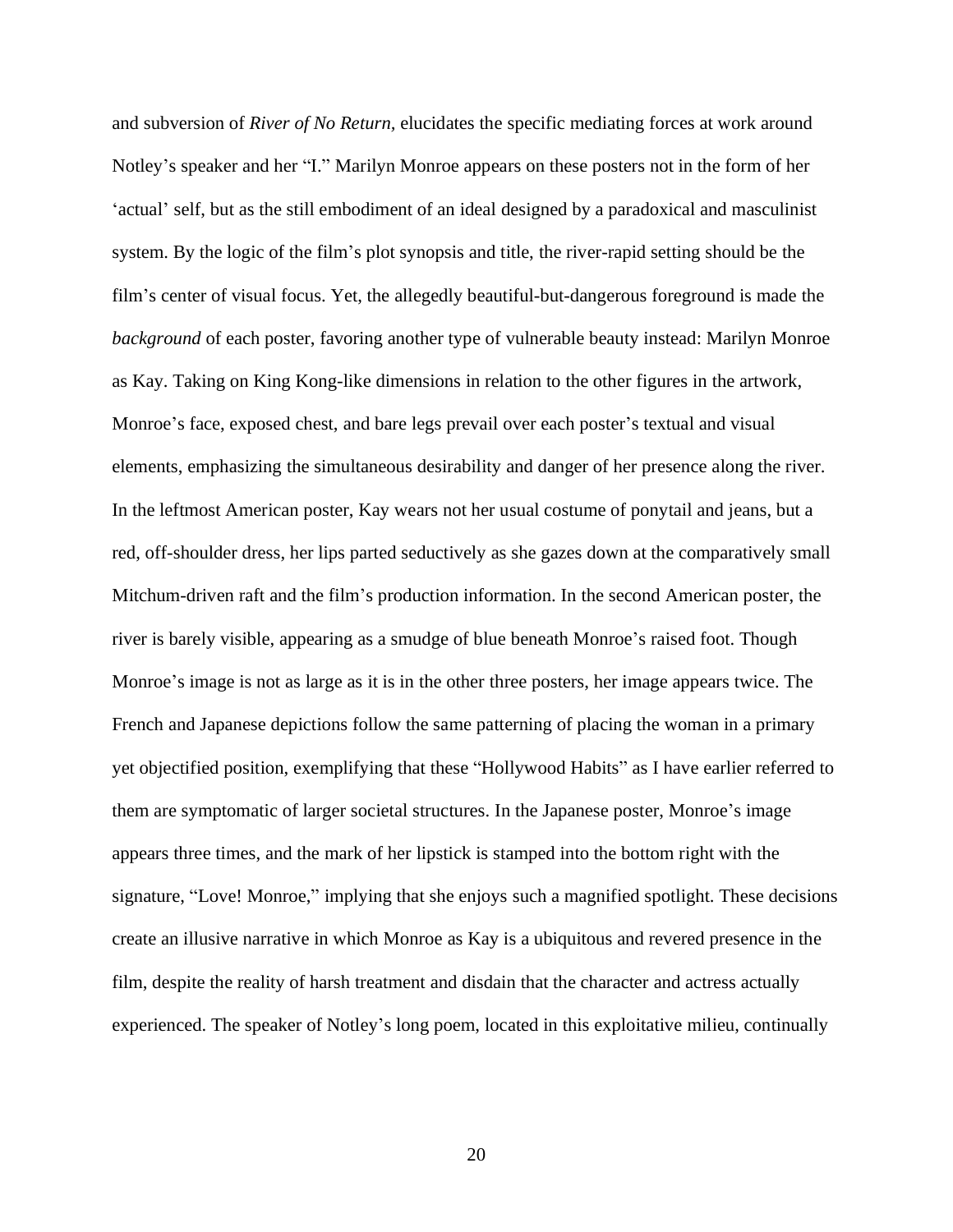confronts this social location, which extends beyond the borders of her physical residence in France.

Notley ties the image of a camera and its seeking viewfinder to the everyday gaze, which is just as insidious, by using the rhetoric of sight and being seen. The implicit message of each Monroe-centric advertisement analyzed above is that the woman's importance is her role in the male's self-preservation, rather than her own individual identity. Though Monroe's image is the largest across the posters, she is always accompanied by Mitchum, whose portraits emphasize action and masculinity. The second American poster uses rust-brown coloring, a stereotypicallymasculine hue aligned with the outdoor setting, at the top and bottom of the poster to draw viewer attention to the figures in between. There, Monroe is pinned down by Mitchum as he attempts rape, Monroe's body positioned so as to give the camera a view down her shirt. Depicting a similar image, Notley describes her speaker in "The Islanders Remember That There Are No Women and No Men" as "so tied up and gagged, still, I'm a view of a body on the floor / feet first so you can see that I'm wearing jeans" (26). The speaker of this poem is not Marilyn Monroe nor in a film, but her position to the reader and to the imagined spectator functions like an on-screen figure would. Her body is a "view," and has been stylized according to the desires of an "out of frame" person. Within the frame of the stanza, the speaker's legs are seen first and don a pair of jeans; no other part of the body, let alone the figure's face, are visible. The speaker is neither a person nor a body in this stance, but a "view of a body," several degrees of separation existing between her selfhood and her physical presence. Furthermore, she is "gagged" so as to be unable to speak, much like the objectified poster images which are, by their material nature, inanimate. In the lower depiction of Monroe in the second *River of No Return* poster, she is portrayed as smiling and dons a fitted green dress as part of a dance hall performance, perhaps to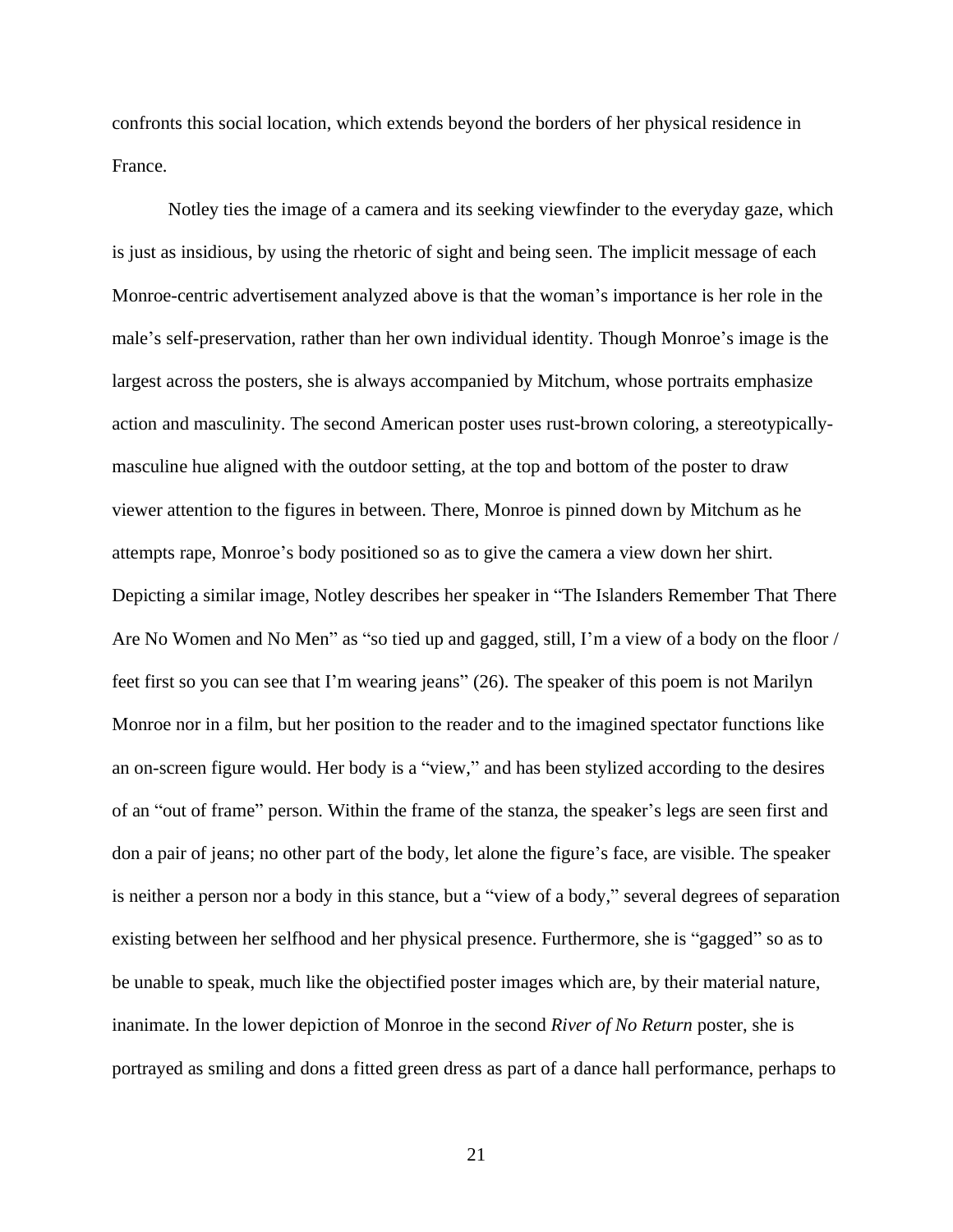diminish or offset the grimacing pain she exhibits in the first image. Decisions such as these perpetuate an ideology that this violent and violating action of attempted rape is somehow necessary or performed in the woman's best interest. Overtake the object of desire (the woman), and Mitchum-as-Matt Calder can conquer the ultimate "female" of Mother Nature—the river too, emerging as the man he set out to be. This is, of course, a terrifying idea. Unlike in *River*, however, Notley's portrayal of the speaker as a view seeks to draw our attention to the intentionality behind this ideology, rather than to uphold it as truth.

Notley's critique of the representations of women in film make a valuable and still-timely point about gender, power, and cultural influence in mass-market Hollywood film, but her upending of the male/female gender binary and attack on widely distributed images of a toxic masculinity does not appear to address or account for Hollywood's insidious reinforcement and ongoing dissemination of whiteness. Here I want to pause to emphasize that Hollywood representations of women of color are widely known to be oppressive and deeply painful in very specific ways, and these representations have had a formative role on Notley's contemporaries who are women of color. When Black actors did appear in films during the 1930s and 40s, the decades of film noir, they were most often typecast in demeaning roles, and held to racialized standards of beauty (Benshoff 80-3). A 2021 report by the Geena Davis Institute on Gender in Media finds the situation today improved by only small margins; Black women and women of color appear just about proportionally to their percentage of the U.S population, but are still twice as likely to be shown as "partially or fully nude" as are white women (4-6). In Hollywood's earlier years, too, black women appeared either as extremely sexualized or, alternatively, undesirable, their identity always defined by sex or their supposed lack of it (1). As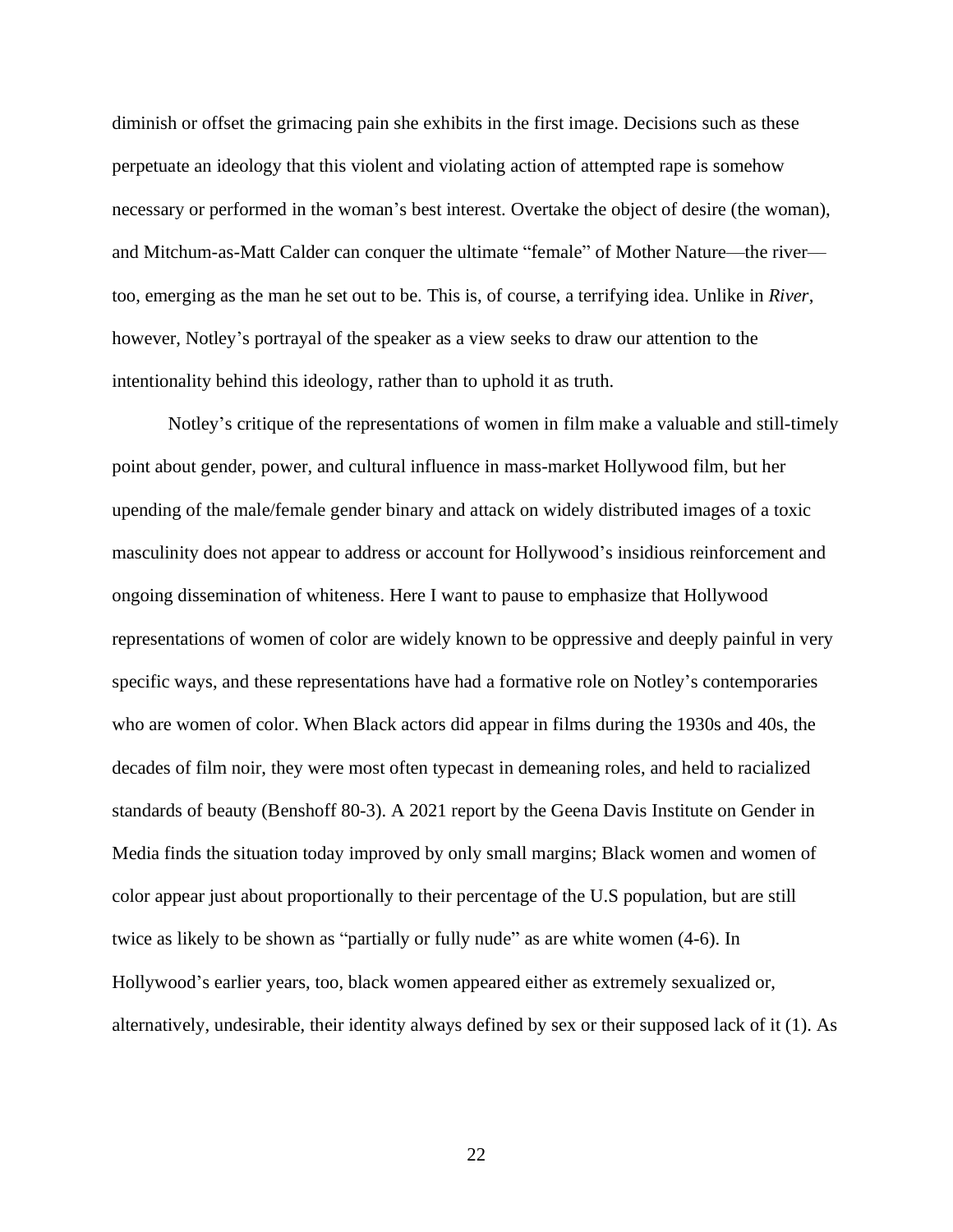Notley does not interrogate Hollywood's representations, commercialization, and sexualization of Black women, further discussion is beyond the purview of this paper.

#### **Mass Culture and the Individual**

In *Disobedience*, Notley mines mass culture for references that the audience may recognize, shifting the focus from familiar content to mass culture's function as a vehicle for furthering the work of globalization, a process that relies upon the exploitation of women. As the reader's gaze is attracted to or distracted by the images and products of mass culture, Notley subtly draws our attention to the underlying project of cultural standardization and the maintaining of strict gender codes, politically regressive ideals that would reach their apex during the Cold War. Andreas Huyssen, writing in "Mass Culture as Woman," shows how works belonging to modernism and the avant-garde attempted to define their work, which was deemed masculine, in differentiation to mass culture, which was deemed feminine. Quoting a wellknown cultural theorist, he argues that:

> Stuart Hall is perfectly right to point out that the hidden subject of mass culture is precisely 'the masses' […] but when the 19th and early 20th centuries conjured up the threat of the masses 'rattling at the gate,' to quote Hall, and lamented the concomitant decline of culture and civilization (which mass culture was invariably accused of causing), there was yet another subject. In the age of nascent socialism *and* the first major women's movement in Europe, the masses knocking at the gate were also women, knocking at the gate of a male-dominated culture. (47)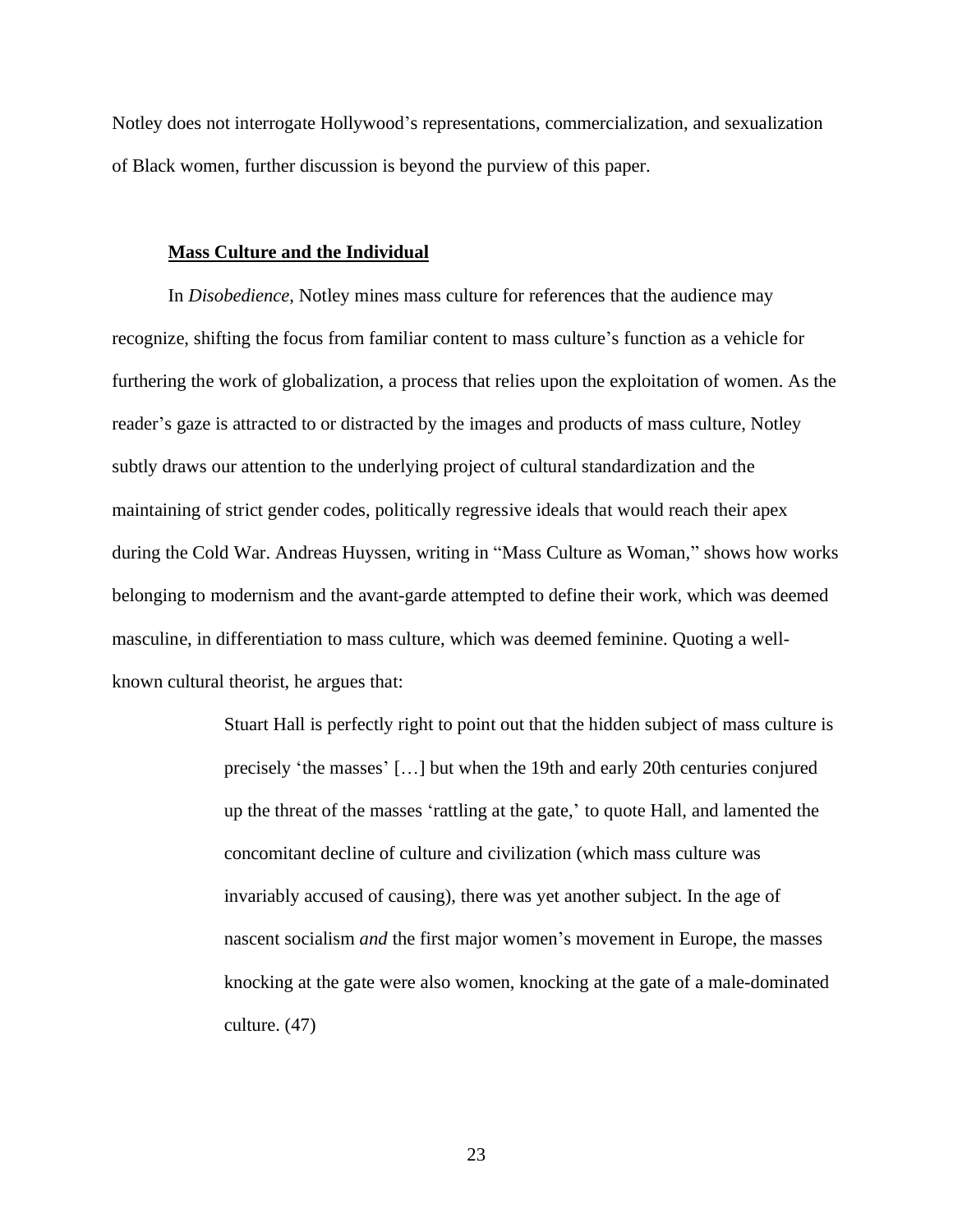Huyssen identifies the convergence of two lines of thought–one in which mass culture is a form of broad appeal, aimed at the "masses" rather than the taste of the individual, and emphasizes that the fear of the masses is not only the size of the audience, but its gender; masses of women equals a massive threat to masculinity, upon which so-called "high art" forms are created and depend. Notley's own engagement with mass culture does not gender mass culture's content or produced works, but rather peers into the industry behind it. Ironically, and as Notley uncovers in various ways, it is the case that although mass culture has historically been associated with women, the industry is overwhelmingly male. Scrolling through the available programming on her television in the poem "In Any Movie Whatsoever, In Order To Be Working Actors," Notley's speaker finds only "psychotic" programs spouting influence; in one such show, "extraterrestrials leave their green blood/on FBI agents and Russian clones/one agent's sister's been brought up by an E.T." (195). The syntactic blurring between these disparate elements is comic. With Notley's contracted spelling of "sister's" instead of "sister has," we do not know if the "Russian clone" described belongs to the agent's sister, who was raised by an alien, or is the sister herself. The lack of distinction between these characters is of less importance to Notley than is the show's superseding of political relations and history. For the purpose of consumptive and profitable entertainment, it references Russia, the FBI, and extraterrestrials in a reductive manner. The plight of the agent and her sister becomes lost in the galactic plot line as the show exhibits a preference for globalization and ethnocentrism over individual history.

Whether through creative plot lines such as the FBI-E.T. program, or in children's animation, Notley's speaker in "In Any Movie Whatsoever" repeatedly exposes mass culture's implicit demands for homogeneity of opinion. She demonstrates how in television programs and film, storylines are designed to portray specific protagonists and antagonists, and the viewer is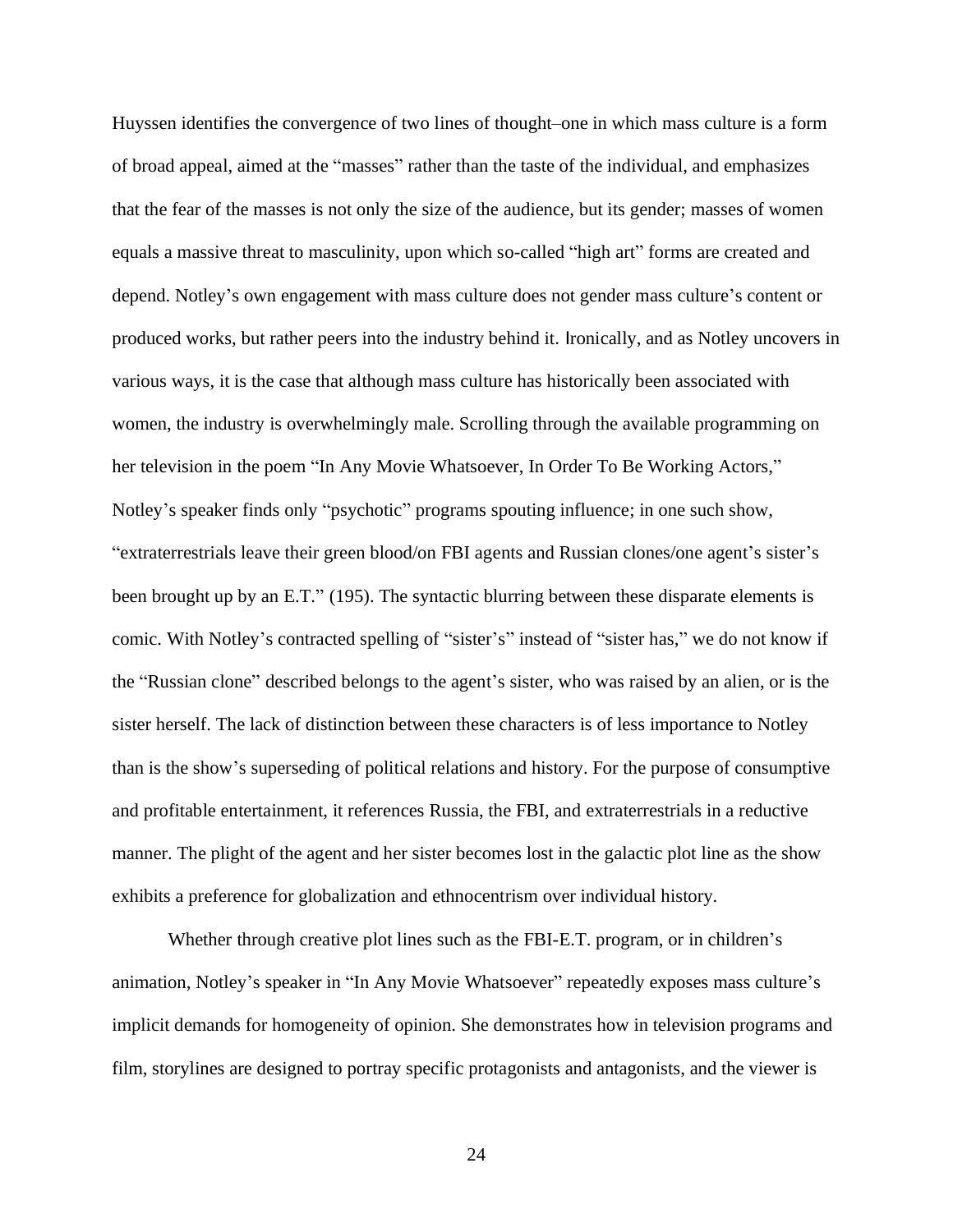ordinarily expected to agree with these distinctions. At one point, trying to find viable programming on a different television network, the speaker of "In Any Movie" recognizes that she is supposed to "sympathize with a rogue assassin / after his latest seven murders / and in the case of both shows believe in vast conspiracies," but she is unable to agree (195-6). In aggregate, Notley's descriptions of the media create a dual sense of spectatorship; the speaker is a viewer within the poem, watching and describing what she sees, at the same time that this speaker-asviewer mimics the reader who encounters and critiques words and images on the page. It is unlikely that either viewer–the speaker or the reader–should find "seven murders" to be sympathetic; only in the contextual logic of the program would such an attitude arise. This kind of implicit demand appears even in programming for children, Notley finds, for the speaker moves on to watch a children's movie commercial and recognizes that she is meant to care for "doughy things [who] are in danger" (195). The creatures are intended to look "darling," but the speaker argues that they are clearly "molded," in other words, artificially crafted for a specific belief, unnatural (195).

Notley's descriptions of absurd media may seem purely comedic at first glance, but they also model the kind of critical reading she hopes to see performed upon passive forms of consumption. The "doughy things," for instance, seem harmless, but they are tied to a larger machine that attempts to pass along specific ideals. Cinema and television can be exercises in empathy and highly influential, given the entry of these media into the domestic space, but the producing group's motivations may not be readily apparent to the passive spectator. The speaker's tone of anger and disdain heightens with the entrance into the poem of the acclaimed French New Wave actor, the late Jean-Paul Belmondo, whose status in cinema is perhaps meant to lend authority to the speaker's frustration. "Jean-Paul Belmondo is pissed off," Notley writes,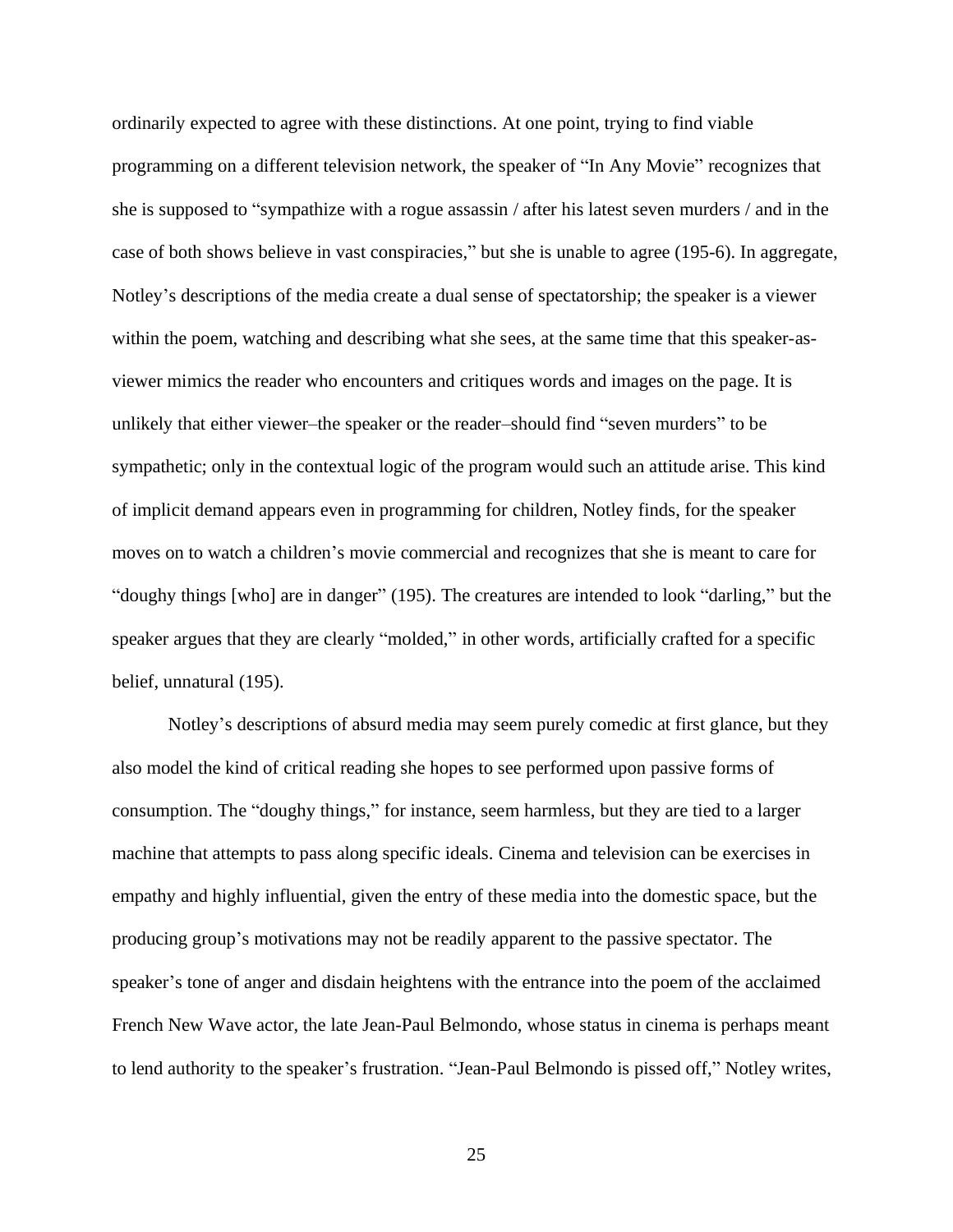for "his new movie / is being released in comparatively few French theaters; / Disney's *Toy Story* is being released in 500 theaters across France" (196). Like tangible products, mainstream films are made and distributed by corporations; *Toy Story* was created by a globally recognizable billion-dollar industry unto itself and its plot is about commodities (toys) themselves. Belmondo's new film, meanwhile, was Claude Lelouch's *Les Misérables*, a meditation on social class and poverty. Only *Toy Story*, the most "commercial" film of the two, received wide-scale attention. Notley's juxtaposition of these two films––one a mainstream production and one independent––as well as her critique of each differing reception, parallels her own position as an "experimental" poet. Like the earlier French New Wave in cinema, which emphasized 'raw' realism and overt critique and disruption of mainstream techniques, so-called alternative or experimental poetry like Notley's own often critiques the mainstream, defining itself by intentional difference. The lyric "I" in poetry, too, is not always the bourgeois and dominating "I" form that has been presumed as its default; as shown in Notley's poems, the "I" is not inherently unitary and can take multiple forms.

*Disobedience* is also interested in how mass culture, as it reflects and promotes certain societal attitudes, has an effect on the individual. Notley's references to *River of No Return* are in the third person and therefore not used to describe the speaker, but at other sites, the speaker uses encounters with mass culture as a means of building and differentiating her identity. The references do not always appear as one-to-one correlations, as Notley's poetics reconfigures the references into their material form. In "Have Made Earth as the Mirror of Heaven," the speaker makes small changes to both the film she mentions and its main actress, reimagining their names as playful language rather than set signifiers. She inquires, "my name is Alice Elizabeth, so am I / Allie Sheedy of the movie *Short Circuits* thus angry / or Elizabeth McGovern self-controlled?"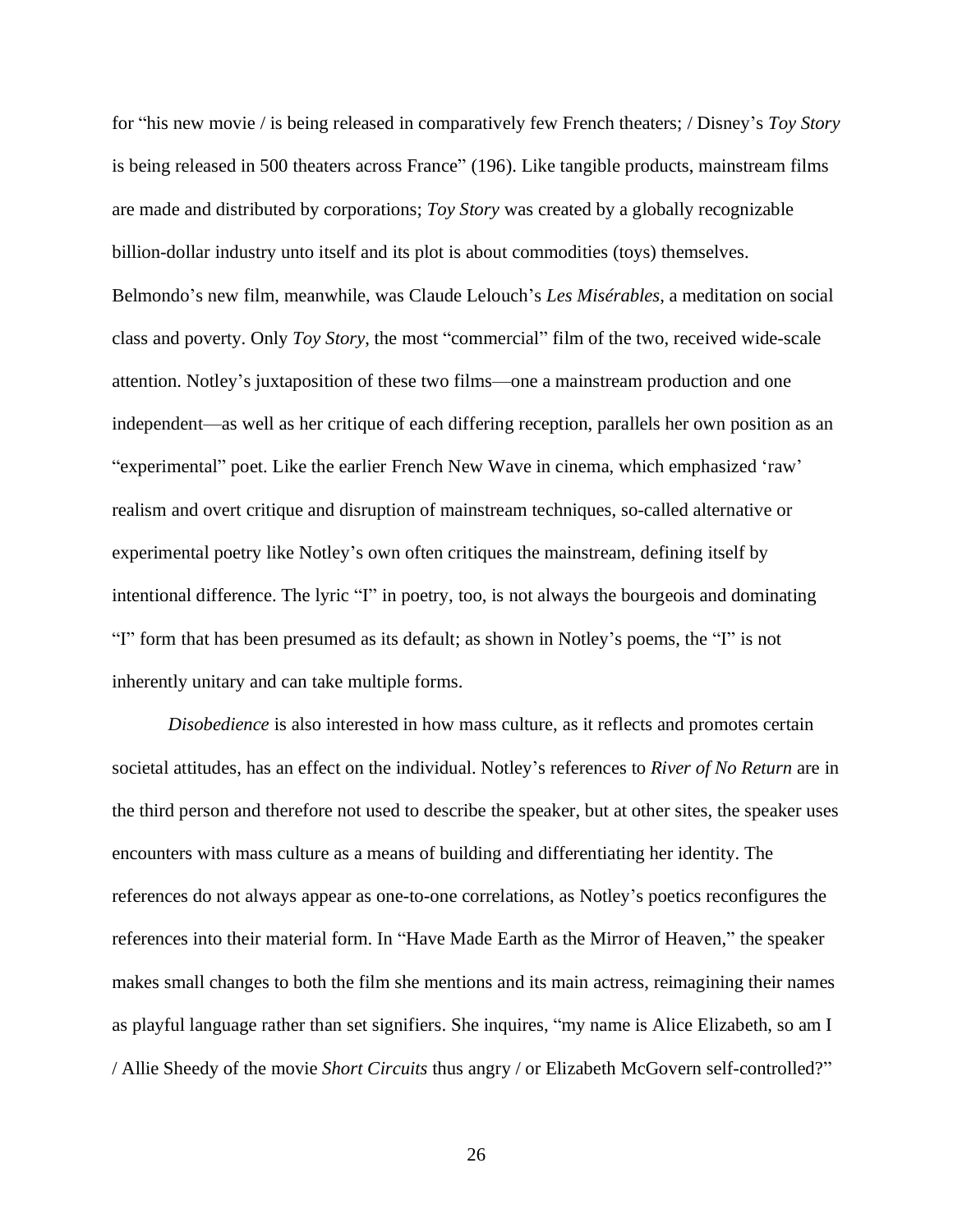(49). *Short Circuit,* as the movie is actually titled, stars "Ally" Sheedy, whose character befriends a robot who has recently gained human-like consciousness and therefore an identity of its own. We should note that this parallels the speaker's own desires for recognition; later in the poem, the speaker describes herself as having "new consciousness" after "being Hardwood" again (50-51). This consciousness arises from her encounter with media as well as words themselves. The change from "Ally" to "Allie" allows the speaker to call to mind the real actress and her name's similarity, before then positing an identity of her own through difference; Ally Sheedy exists but Allie Sheedy does not, meaning that Alice as "Allie" can make her own decisions. Furthermore, the speaker's mention of "Elizabeth McGovern" functions not only as the name of the existing renowned actress but also a pun; "to govern" is to control, and therefore, "Elizabeth McGovern" exemplifies self-control, the control of one's own identity (49).

Moreover, Notley makes explicit reference to the clothing adorning her featured actors and actresses–that is, the material itself–shifting the reader's focus to another form of mediation, one that shapes others' views of the individual as well as the individual's sense of a core identity. Actors are hyper-visible and are judged by their performance as well as their style, often becoming known for those clothing choices. Though these choices seem to be made at the individual level, they usually arise from or conform to an outer dictation. In film noir, the trench coat represents a literal unflappability; the male is immune to threats as far ranging as beautiful women and the windy and watery weather elements that the trench coat was designed to protect against.

For Notley, the image of a trench coat signifies the noir detective and, implicitly, functions as a form of power. In "...I Thought She Was Going to Be a Ghost Story," the speaker declares that "I'm Hardwood himself now / filling a great coat" (43). In the earlier poem "What's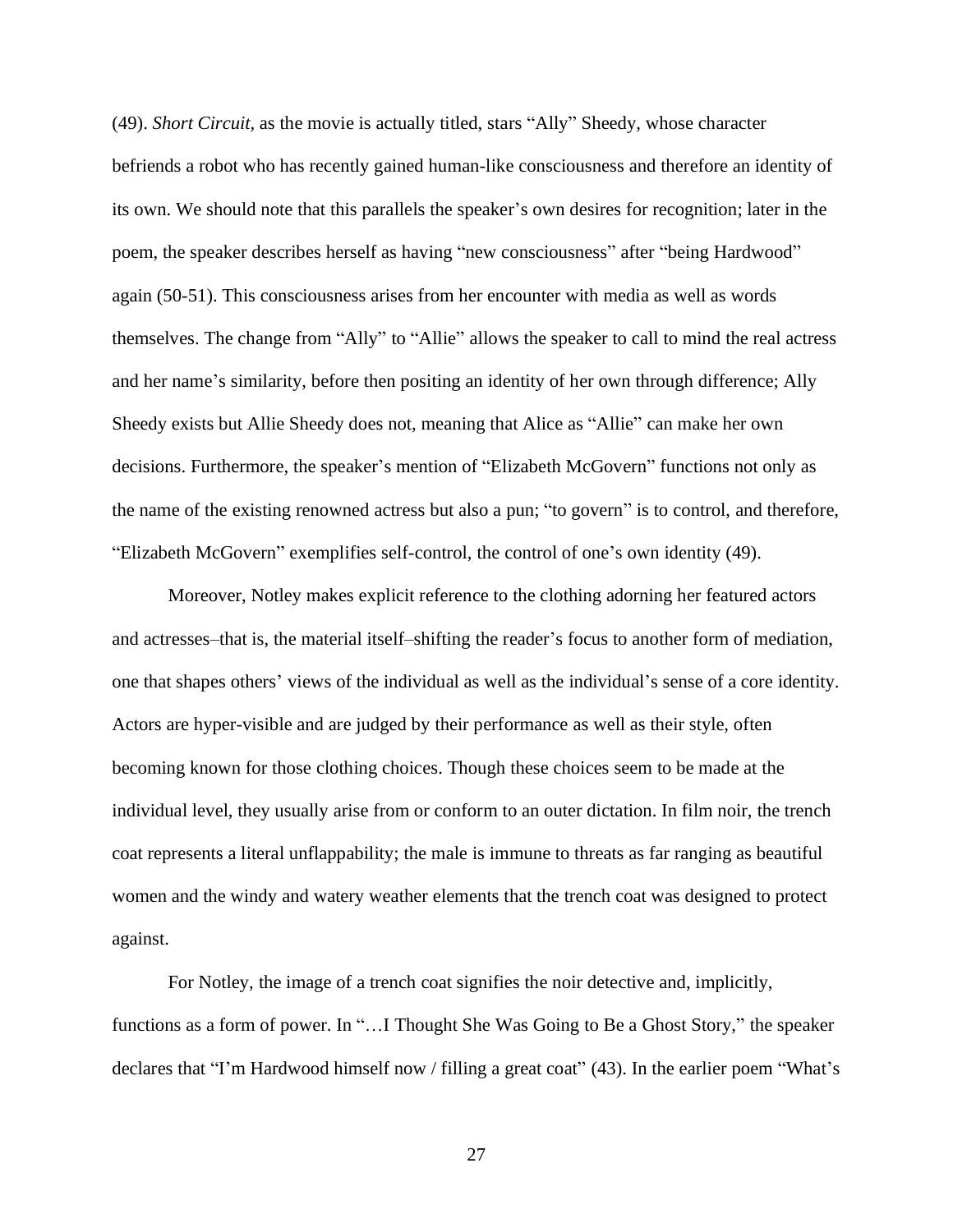Suppressed," the speaker also found herself as the male detective, but there she had been only "dream[ing]" this identity to be the case (5). The dreaming-speaker was also "a man with a coat and a gun," only carrying these items as accessories as opposed to wearing them (5). In "Ghost Story," the speaker upgrades to a definitive "I'm" (I am) in reference to the detective, and is "filling a great coat" (43). The description of "filling" the coat calls to mind a liquid; pour water into a heart-shaped glass and it will fill and take the shape of a heart. Pour the water into a cylinder next and it takes the shape of a cylinder. The water itself, however, is unchanged and unharmed; it only changes its outwardly-appearing shape. The speaker "filling" the prominent coat thus implies that the speaker has flexible power in the new identity as the male detective "himself," as she still maintains a separation between herself and the garment, and only her outer shape is altered (43). In this way, Notley illustrates how a coat is "outerwear" in the literal sense. The coat adorns the outside of a person and appears to represent what is contained inside, but the wearer can take on other forms; they are not fixed beings.

Clothing, in its role of hiding, advertising, or shaping the body, is also associated with change; one "changes" clothes in order to change appearance and, perhaps, identity. Notley's poem "Rita, A Red Rose, Hates Her Clothes" depicts the irony of clothing as it is used for artifice in mass media, writing:

> "Naked" consists of a flesh-colored garment. Like the flesh-colored bathing suits movie actresses wore for nude scenes in the 50's.

"Clothes" consists of dress designs, fake necklines and outlines delineated on a flesh-colored garment

Who's ever been naked? (76)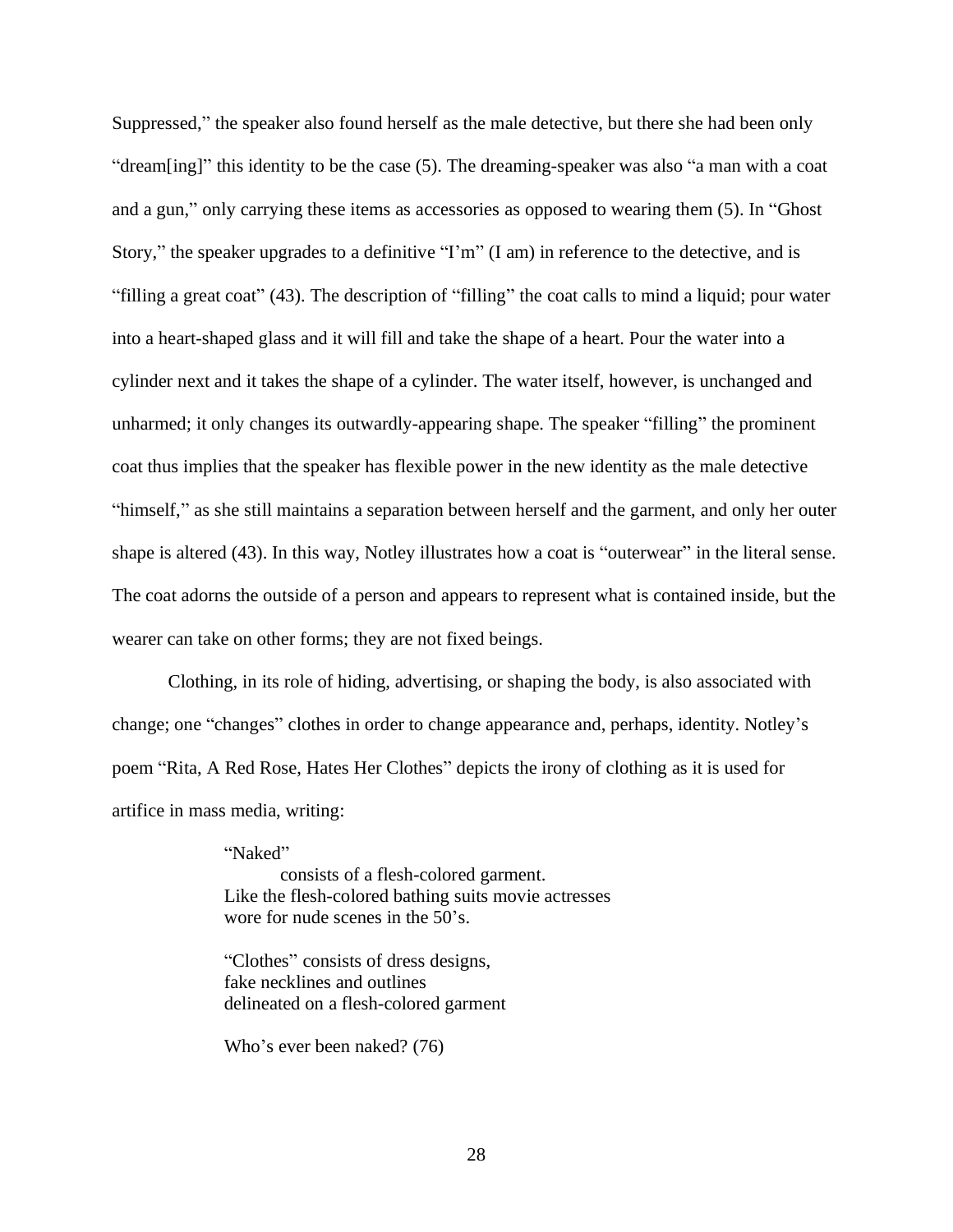Notley utilizes whitespace in the first stanza to give the appearance of a naked word––a word standing vulnerably on its own without immediate surrounding verbal context. The word is not, however, devoid of meaning, or truly naked at all. She explains how in early decades of film, onscreen nakedness actually required clothing in imitation of skin; this clothing was meant to blend in as natural, but was in fact imitation. In opposition to this so-called "nakedness" is red carpet stylization, which *is* meant to be noticed. Notley's speaker, having morphed into the form of an actress as the poem continues, recognizes with an undelighted "oh no" that she is now "dressed as Rita the rose / with redpetal cloth bunched up over my breasts….I look like Geena Davis / on Academy Awards night" (77). This transformation elevates the speaker and her lowercase "i" to fame, leading "A Multitude of Men" to approach her, simultaneously interested and threatened (77). For Notley, this is not an ideal transformation. Film scholar Adrienne McLean, addressing the work of historian Lois Banner, writes that "popular discourse has always been used to tell American women that one of their primary duties is to transform themselves, to work not only to make the most of the physical assets they possess but to alter or minimize features that do not fit the dominant (white) paradigm" (McLean 10). This observation is particularly startling in reference to names; the title of Notley's poem and mention of "Rita the rose" might refer to Rita Hayworth, one of many examples of actresses referenced in *Disobedience* whose names were changed in real-life so as to minimize their obvious "ethnicity." Hayworth, born Margarita Carmen Cansino, a "Latin starlet" and daughter of a prominent Spanish dancer, was "transformed" into an "all-American glamour girl" through her name change as well as extreme physical alterations ranging from body reshaping, voice "homogenizing," hair color change, and electrolysis to raise her hairline (McLean 8-9). Clothing and appearance go hand-in-hand with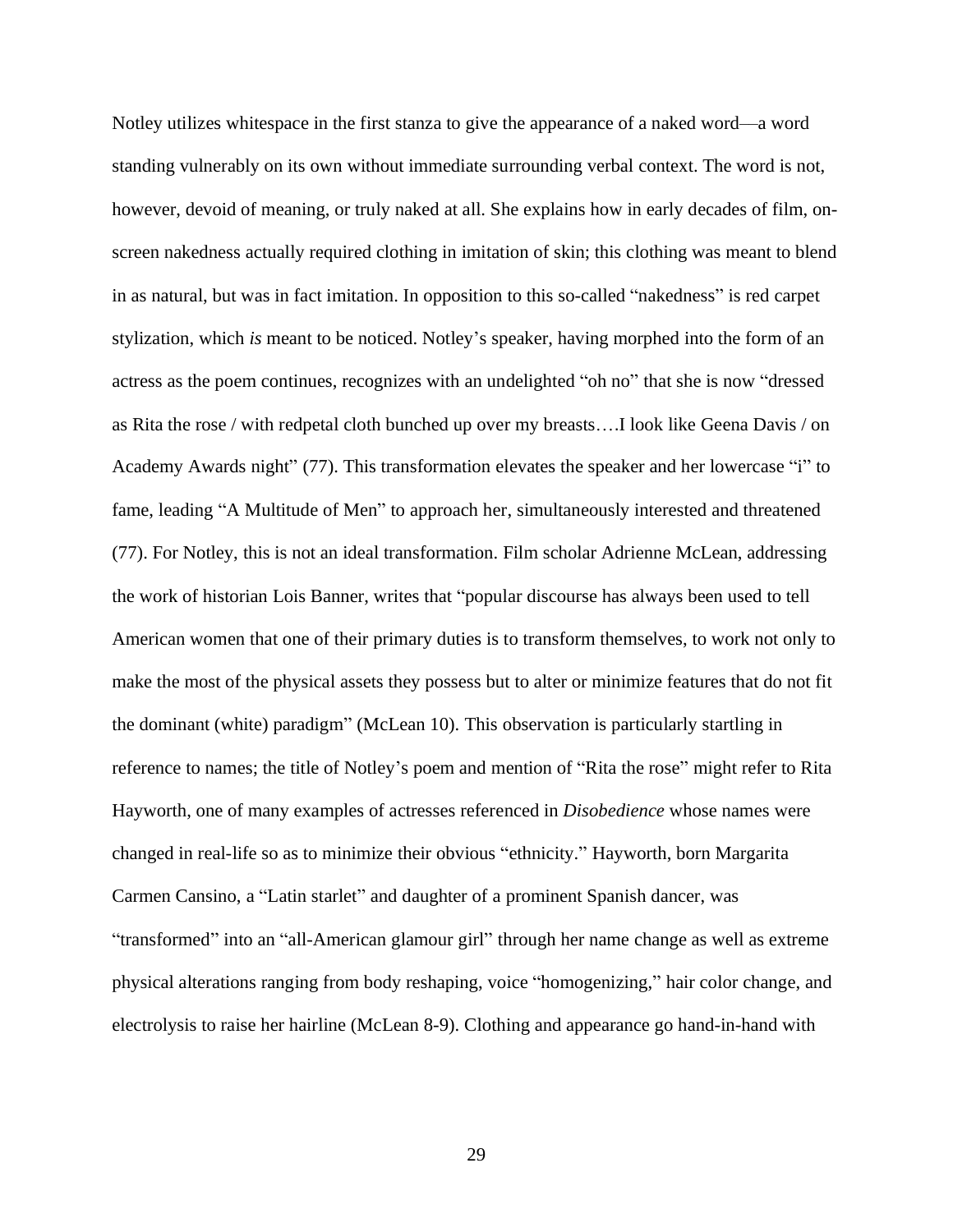identity in mass culture, and, even as it makes one seem to stand out, it may cloak processes of erasure and conformity.

#### **The Language of Identity**

Notley invokes *River of No Return*'s theme of undressing and redressing the character of Kay in order to animate the image of the doll, a recurring motif and substitute for women in *Disobedience*. Whereas in the material world a doll is a child's toy meant to be dressed and styled according to the child's wishes, the denotation of the word reveals a more complicated meaning. The Oxford English Dictionary defines "doll" as "an image of a human being used as a plaything" (*Oxford English Dictionary Online*). If we place the image of a "human being" in a social and historical context, we can read the doll as a mere imitation of personhood that must conform to societal standards of beauty. In colloquial speech, "doll" also refers to a woman who is dressed up, visually appealing, sexually desirable, and brainless; valued for the absence of intellect, a doll is necessarily subordinate to others. The doll, whether in the form of a toy or a human, depends on exterior persons for its value and self-image. In the case of the human doll (or "living doll"), a male determines whether it is beautiful in order for it to be classified as a doll in the first place. Furthermore, a doll is utterly fragile and can shatter, literally or emotionally, when handled. In a poem titled "Particle Doll," Notley resists the control and exactness demanded by others through her speaker's characterization as a doll. In one instance she writes:

> The bitterest part of being a doll is how to tell you I hate how you make me this dollsitting propped up at dinner party or poetry panel. 'You're such a hostile doll.' (62)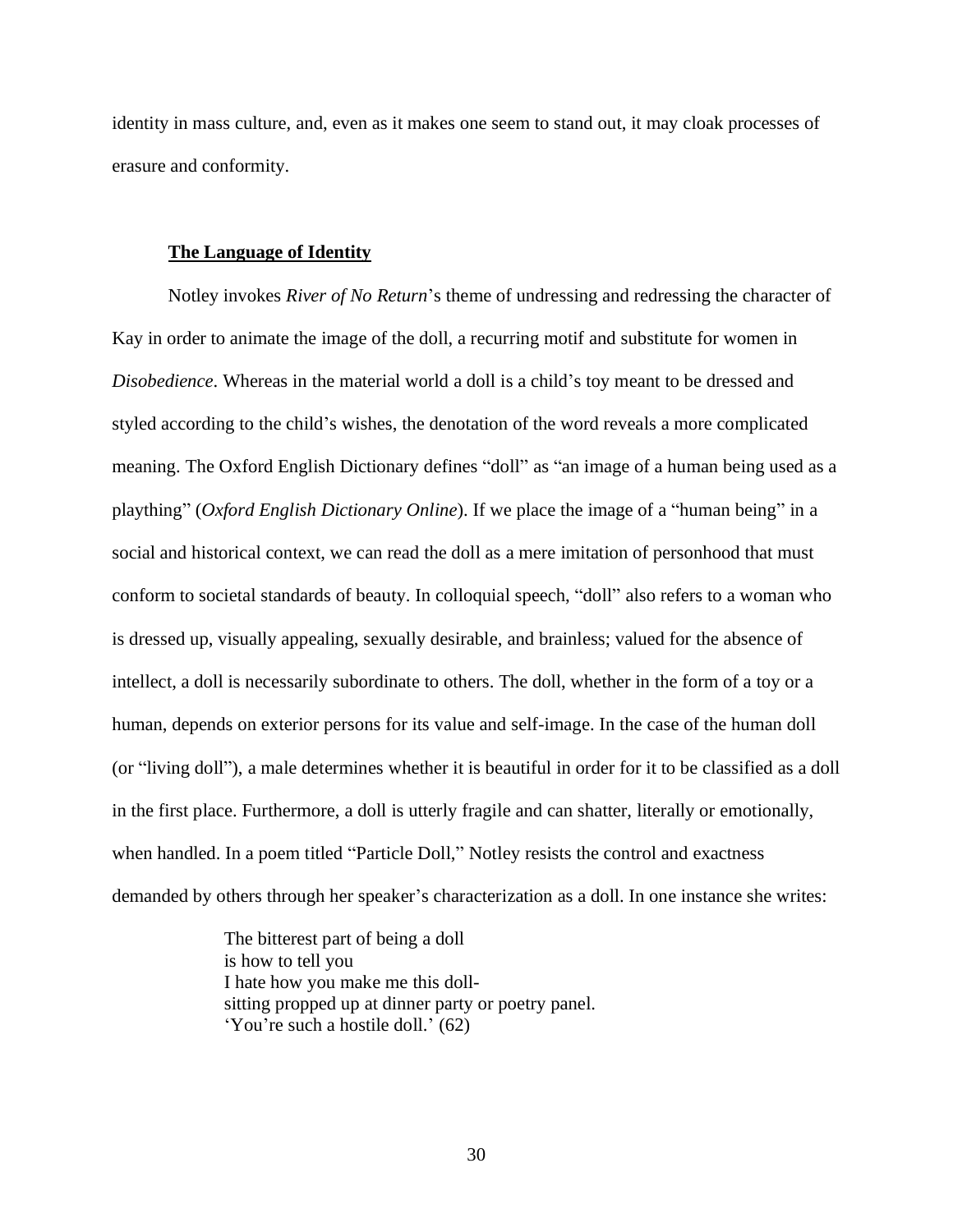Notley appears to use transparent language in the first four lines of the stanza; with the mention of "poetry panel," she seems to write about herself, the poet Alice Notley, who is made to appear at particular events. As a doll, she is "propped up," physically manipulated by others according to their wishes instead of her own. At the moment she attempts to assert a perspective of her own, she is called "such a hostile doll" (62). Most interesting is how Notley repeats the word "doll" three times in the stanza, each time inflecting a different element of the word. In the final line, for instance, the sound of the final syllable in hostile (*hahs-duhl*) nearly mimics the word "doll," as if the image of a doll is contained within the idea of hostility. Notley treats words as sound and material in this way, shoring up their qualities and meanings beyond or in conjunction with a word's technical, denotative meaning. With this repetition of the "duhl" syllable with "doll," Notley ties the image of a doll to violation, bringing out a quality we may not otherwise recognize in our quotidian use of the word in language. The speaker's disturbance leads her to distinguish between her outward role determined by others and her self-identity in subsequent stanzas:

> I am composed of particles which are different from me though you categorize me as Particle Doll. If you fuck with my brain, change my particles, chemicals you'll perceive a different me as far as you're concerned, but you've never really perceived *me* anyway.

I dream I'm in Rapallo though it's Collobrières two contemporary poets are constructing a huge eye: they climb up on the scaffolding with an enormous cannon shape it's mascara––they brush it on

——————————————

The new eye is both cosmeticized and sexed. (62)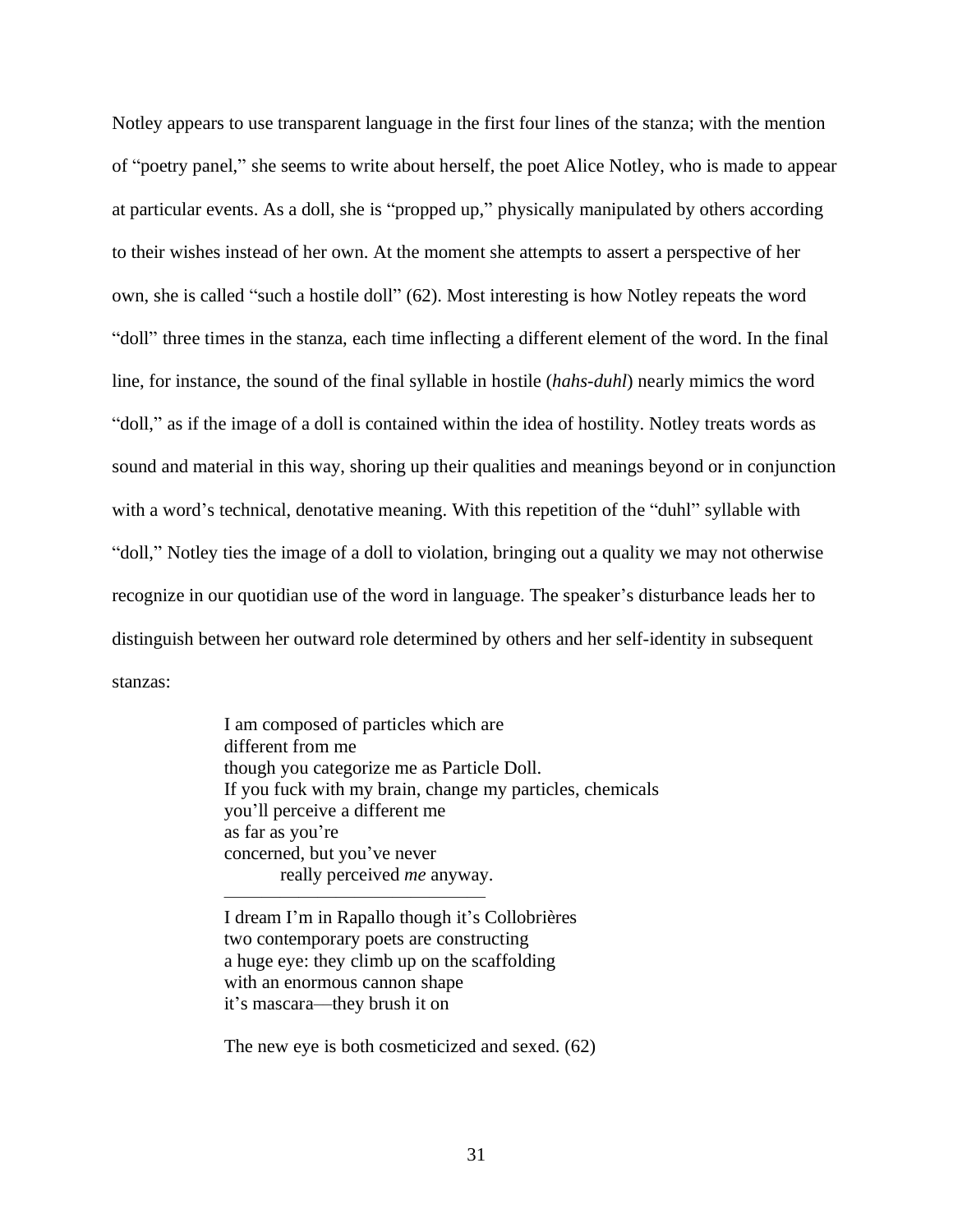Here Notley differentiates between three layers of a person in *Disobedience*: one has a biological makeup, an inner sense of self, and an external, mediated, public appearance. These layers are often conflated by outside persons, who demand the "I" have singularity for the purpose of their control. In "Particle Doll," biological makeup pertains to "chemicals" and "particles," supposedly-exact pieces of a self that signify an individual person and their characteristics (62). These particles are "different from me," the speaker affirms, as the speaker's sense of self is distinct from the version indicated by her apparent particle composition (62). The "you," meanwhile unaware or unaccepting of this distinction, continues to label the speaker as a "Particle Doll," an identity they can manipulate according to their expectations. Thus, to make the supposed biology of a subject match its separate, external appearance, contemporary poets apply mascara to an eye using an "enormous cannon shape"––the everyday cosmetic tool becomes a destructive weapon, emphasizing the violence of such demands to conform (62). "Cosmeticize" literally means to improve, but the speaker finds no improvement in the eye's makeover—only an exercise of power (62).

When Notley describes an "eye," she speaks not only of the sight organ, but its homophone the "I," also a perspective, which functions as a writer's material presence in a material body of work. This paper has thus far touched upon the heightened visibility of the female subject; for instance, Marilyn Monroe's hyper-presence in promotions for *River of No Return*, or classic Hollywood's favoring of starkly bright light on female faces. Gaze also functions in the opposite direction: what the "I" sees, and how it sees itself. Reference to the "eye" appears twenty times across *Disobedience,* and most often in the sense of a perspective, looking outwards or inwards.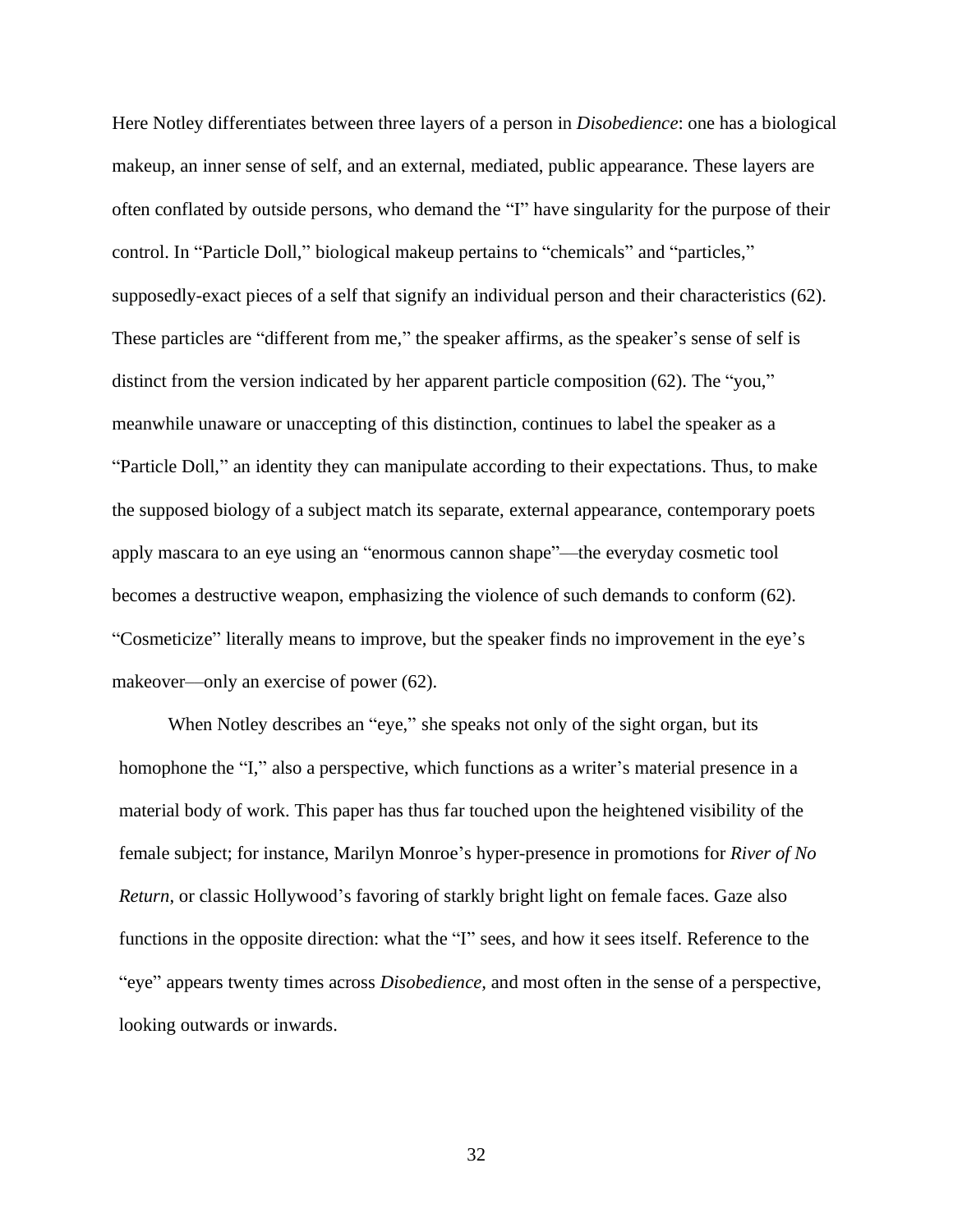The word "makeup," too, beyond its immediate referent to cosmetics like mascara, often signifies the obstruction of free will in *Disobedience.* Makeup can be self-affirming when the person in question performs or prescribes the making-up for themselves, whether the term refers to the application of cosmetics or to 'making up' in the sense of telling or writing a narrative. "Makeup" can also be weaponized, however, as we saw with the mascara-wand-turned-cannon in "Particle Doll," which prescribed a sexualized and feminized identity. Ideologies that insist upon supposed genetic absolutes or societal expectations disrupt not only the "eye" made to wear the mascara, but also its homophone the "I," the self beneath, as in *Disobedience*'s concluding poem "The Usual and the Most Tenuous of Goodbyes:"

> ... we're told we behave in accordance with our bodies, our so-called genes. Well, we're not trapped by our 'makeup' we're trapped by Your supposed naming and mastery of it. You then make us wear Your makeup. (283-284)

 $\frac{1}{\sqrt{2}}$  , and the contract of  $\frac{1}{\sqrt{2}}$  , and  $\frac{1}{\sqrt{2}}$  , and  $\frac{1}{\sqrt{2}}$  , and  $\frac{1}{\sqrt{2}}$  , and  $\frac{1}{\sqrt{2}}$ 

 $\frac{1}{\sqrt{2}}$  , and the contract of  $\frac{1}{\sqrt{2}}$  , and  $\frac{1}{\sqrt{2}}$  , and  $\frac{1}{\sqrt{2}}$  , and  $\frac{1}{\sqrt{2}}$  , and  $\frac{1}{\sqrt{2}}$ 

The stanza presents a clear argument about the various senses of makeup; the problem is not one's particles themselves, but a lack of recognition that this layer of information differs from what the speaker often refers to as a "soul-core," the innermost aspect of self which evades mediation. The "You," taking an other-ing stance to its perceived subjects, "nam[es] and master[s]" each "I" and insists upon the "wear[ing]" of its conclusions like an exact science (283). Yet, these formulaic conclusions lack the understanding that only an "I" themselves can attempt to master. Notley's speaker thus mocks this quasi-scientific rhetoric and performs the titular idea of disobedience:

> The behavior of certain elementary particles seems rather humor-filled; Certainly unpredictable. There are equations that 'cover' this unpredictability.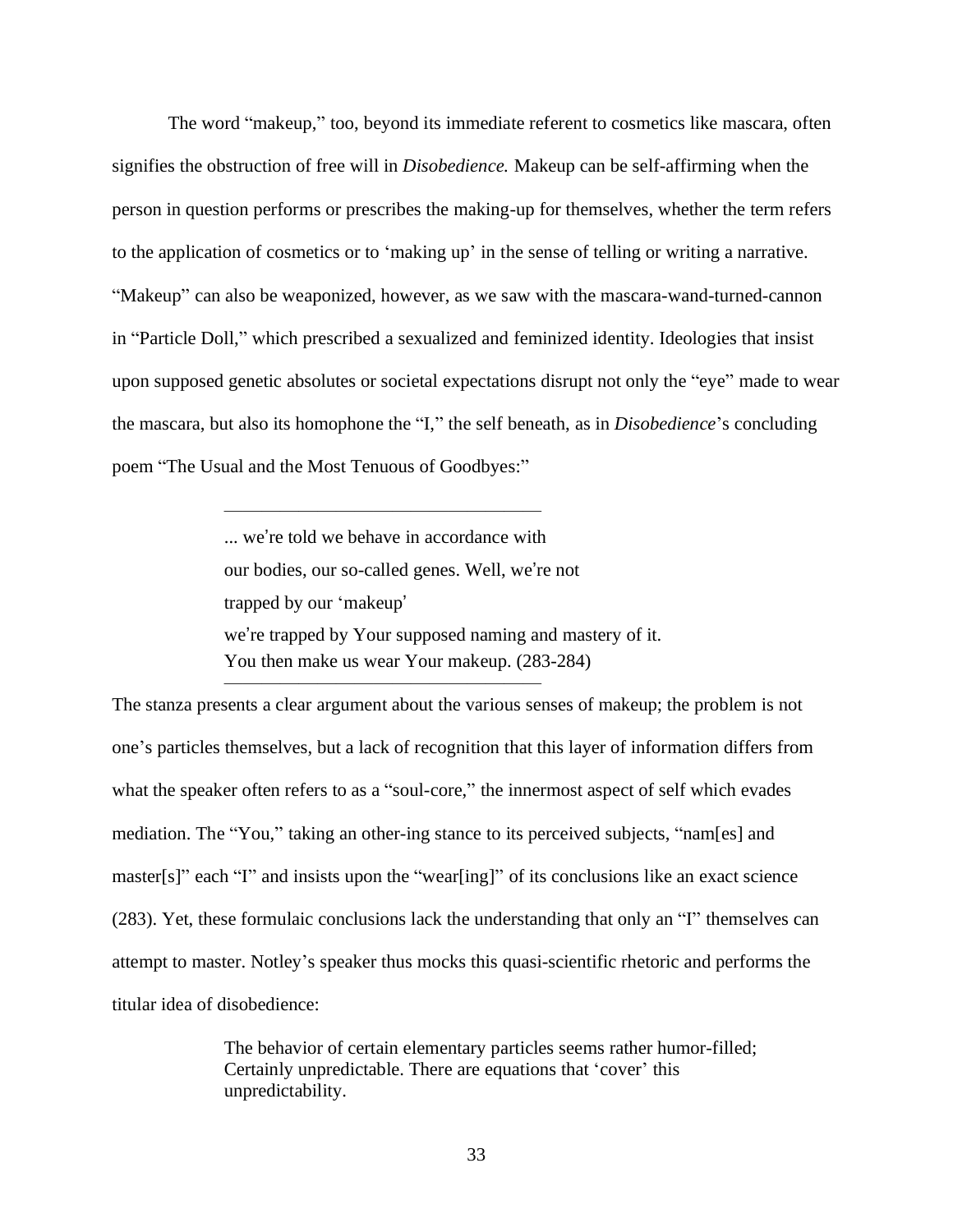The relation of I, soul, to particle: I think I am its field of familiar The non-niggling corpus Playing, like a photon, myself: watch me I'll behave another way from usual. Deeper, under the fox costume. (19)

Whereas equations exist to quantify, categorize, and control particles and elements, no such calculation can reach the "deeper" aspects of the speaker's self-identity (19). Practicing her desired unpredictability, the speaker first references "fox" as a verb––one page earlier, "I outfoxed some others" (18). Outfoxing or outwitting others is precisely the speaker-as-an-I's aim, as "fox" morphs into "Michael J. Fox," a different person, before appearing a third time in the form of a "fox costume," in which the speaker can be found (19). Put differently, the speaker's aspiration to practice unpredictability by "behav[ing] another way from usual" seeps even into her use of language, which itself evolves through different contexts and the characters she inhabits (19).

Throughout *Disobedience*, Notley foregrounds the ties between the slipperiness of language and the instability of self-identification. A key element of one's identity is that of selfnaming in given name as well as pronouns: how a self is referred to in language. To be misnamed is to be misrecognized, an experience tantamount to loss of one's sense of self. In her own process of self-naming in *Disobedience*, Notley's speaker continually refuses the letter "E" that haunts her dreaming and waking life, as her surroundings insist that this "E" constitutes her identity. It should be noted that Notley's new residence in France means that she is surrounded by–named by others–in the sound of a new language. This means that the speaker's tools for constructing her "I" are necessarily complicated in translation and perhaps unavailable when she attempts to assert that perspective in the French language. While looking for her expression of an "I," the speaker continually encounters the letter E; at one site, she laments how "an E has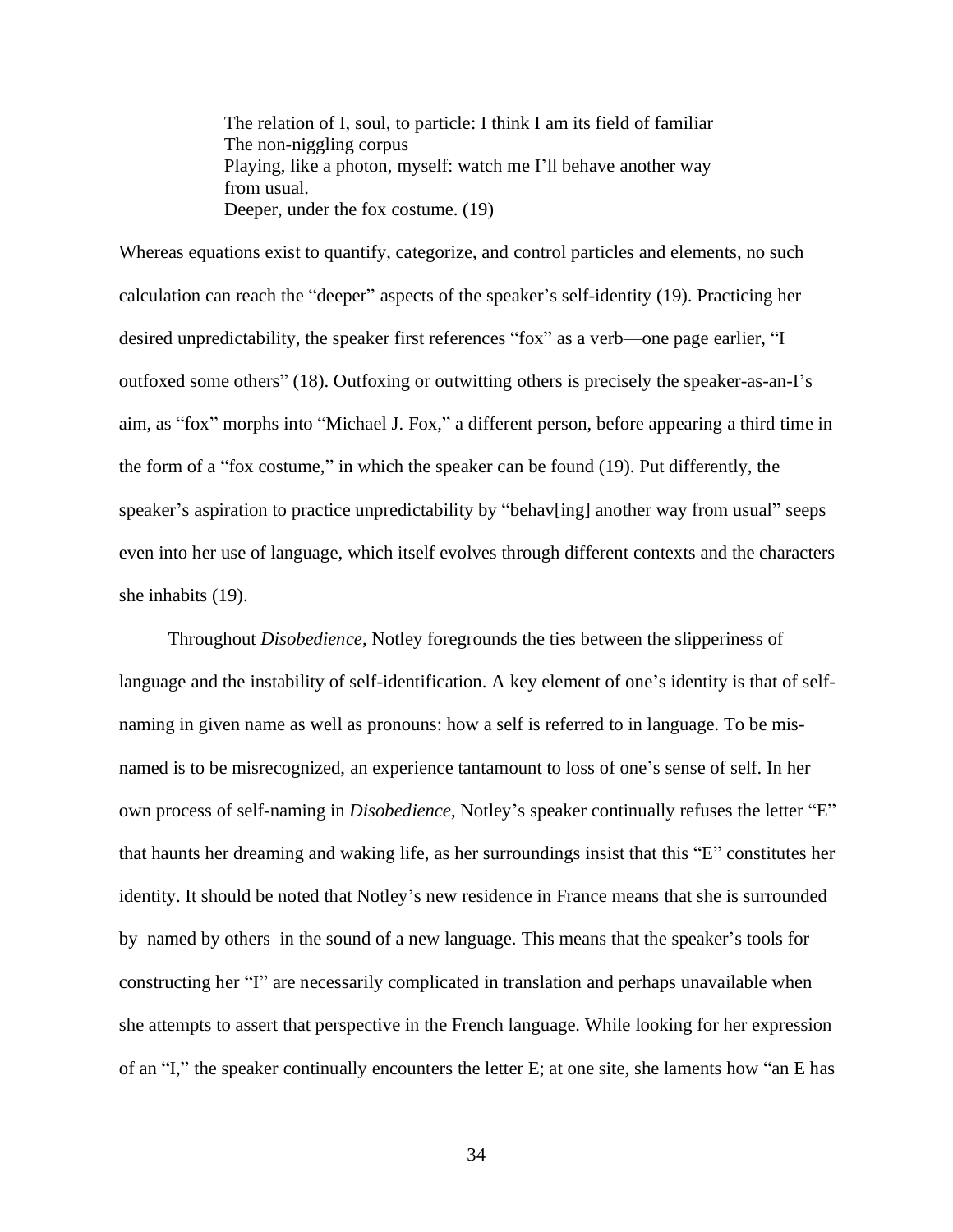fallen on my cheek like an insect," imprinting her with the rejected letter (32). In another poem, she states that "E" is "for suppression," prompting her to seek "Left Side Liberation From E," the title of the subsequent poem (50; 52). These two vowels, E and I, are common in English and French, but differ in pronunciation in each context. Notley's speaker, seeking recognition as an "I" in France, will never hear "I" ("eye"); show a French speaker this letter and they will pronounce a sound akin to the English "e," as this is the appropriate vowel sound in the French language. Not only is this a different sound, it is precisely that––a sound. Whereas "I" functions as both a vowel sound and the first-person pronoun in English, "e" is solely a vowel in French. Coincidentally, Notley's own last name is pronounced "Not-lee" or perhaps "Not-le-e," which would translate in French as "Not the E." With her embrace of the "I," the speaker is thus left to wonder if she can authentically exist in a context that insists she be an "E."

Whereas the "I" in the Language poets' conception has meant inflation of an ego-full self, Notley's "I" constantly seeks a downward trajectory. Moving towards and into underground caverns and caves, or climbing down ladders, Notley's speaker finds that moving down is a way of moving up, insofar as recognition as an "I" is seen as an upward motion to those in positions of power, who feel threatened by the invasion of autonomous persons. In "Echoes the Past Fucks Me Over and Over," Notley plays with the idea of direction and power with her images of a ladder and a tall building. In the second section of her poem, she describes how she is on top of a skyline with several male writers, but finds the height discomforting:

> Come down on ladder dream come down from the top of the building dream

have climbed up twice to the top at night counting to a hundred; we're on top of the skyline, Chicago or Paris myself and a couple of men writing; but I have fear of heights and say, I'm sorry, I can't stay. I'm climbing back down.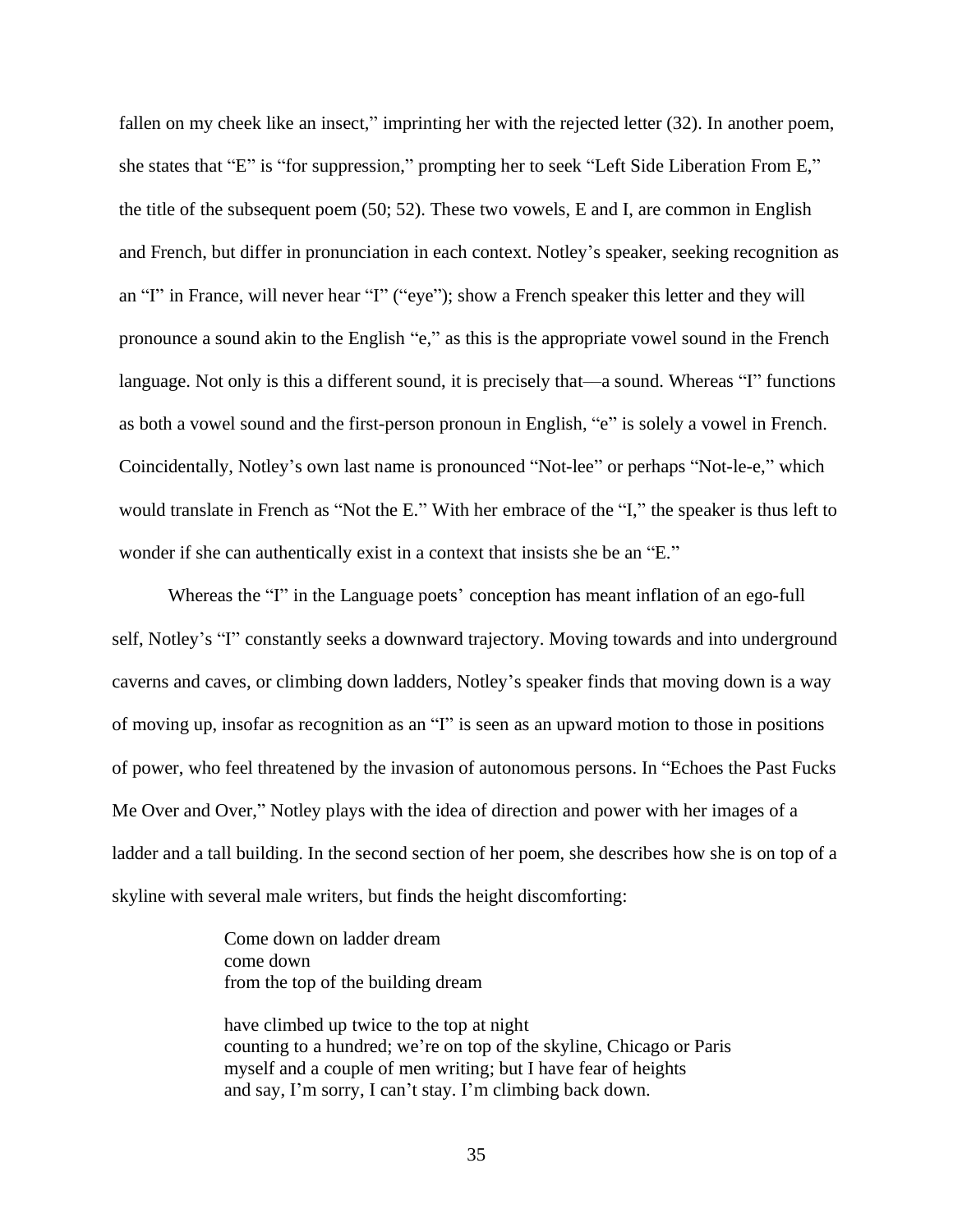So I climb back down the ladder, counting to a hundred. (191)

This section stands out as among Notley's most rhythmically-regular in *Disobedience;* though it does not have a rhyme scheme or meter that can be named or neatly classified (such as an ABAB pattern), it begins and ends with coming "down," repeats the phrase "counting to a hundred," and has continual assonance. "Counting to a hundred" implies linear, upward "progress," but the speaker troubles this image by climbing "down" as she recites. Most notable, though, is how this prosody illustrates the process of the speaker's "I" emergence. The pronoun "I" does not appear until the latter half of line 6; until then, assonance of the vowel "i" sound resounds in Notley's successive choices of the words climb, twice, night, skyline, writing, and heights (lines 4-6). The "I", capitalized and used as a pronoun, makes appearance only once the speaker recognizes her high position and relinquishes it, moving down. Notley's "I" is meant to be what is left after mediation, or what existed before it––a small position rather than a large one.

Lest we believe the speaker's emphasis on downward motion in relation to her "I" is an accident, Notley dedicates an additional section to the image of literal high and low status in section 4 of the same poem:

> I'm still on top of a building another dream says so

the umpteenth the top floor of a Columbia dorm . . .

then I can't get my top I mean blouse on just can't

nor can the other women from my college year, we'll never get to be where the men are on top

I don't even approve of the top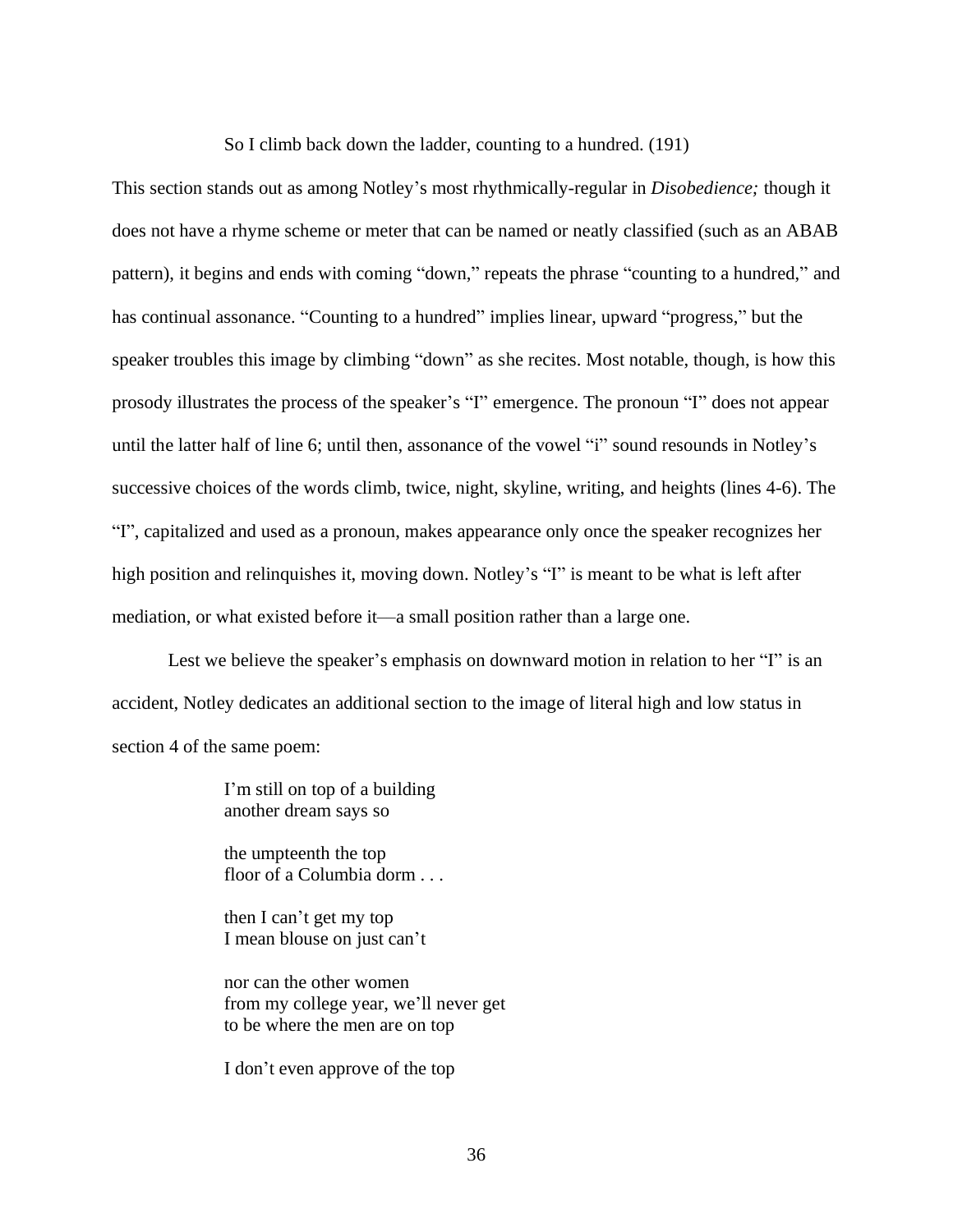so how can I get permanently down and still be equal to the men? (192, *original punctuation*)

"Top" changes association throughout Notley's couplets; the first and third lines continue the poem's earlier reference to being "on top" or at "the top" in terms of a building––standing or looking out from its highest height. With "on top" of the building, the speaker seemingly has authority and a lack of limitation. Standing at "the top" floor of the dorm, however, emphasizes the ceiling––she can go no higher (192). In the third couplet, "top" becomes personal; the speaker refers to it as "my top," and it is now "top" in the form of a woman's blouse, which she and the other women in her class cannot put on (192). This leads the speaker to state that she does not "approve of the top" and would rather "get permanently down / and still be equal to the men" (192). In addition to the sexual innuendo at play here, the speaker wants to go "down" in the sense of direction, as she does to enter the underground, the métro, and caverns. Heights, Notley reminds us, are generally tied to economic, social, sexual, and gender power structures. Notley thus argues that going or being down often does, but should not, denote a lesser status.

Notley's downward tendencies have a direct correlation to her understanding of the "I." In an interview on the meaning of "disobedience" in her earlier work *Mysteries of Small Houses*, Notley stated that the "I" she sought to find and represent is one of nakedness:

> I was firstly trying to realize the first person singular as fully and nakedly as possible, saying 'I' in such a way as to make myself really nervous, really blowing away the gauze….I came to the conclusion, in the final poem of the book, that self means 'I' and also means 'poverty,' it's what one strips down to, who you are when you're stripped down.' (2)

As with the speaker's emphasis on coming "down" and being "permanently down," Notley explains the "I" as a position of "poverty," "who you are when you're stripped down" (2).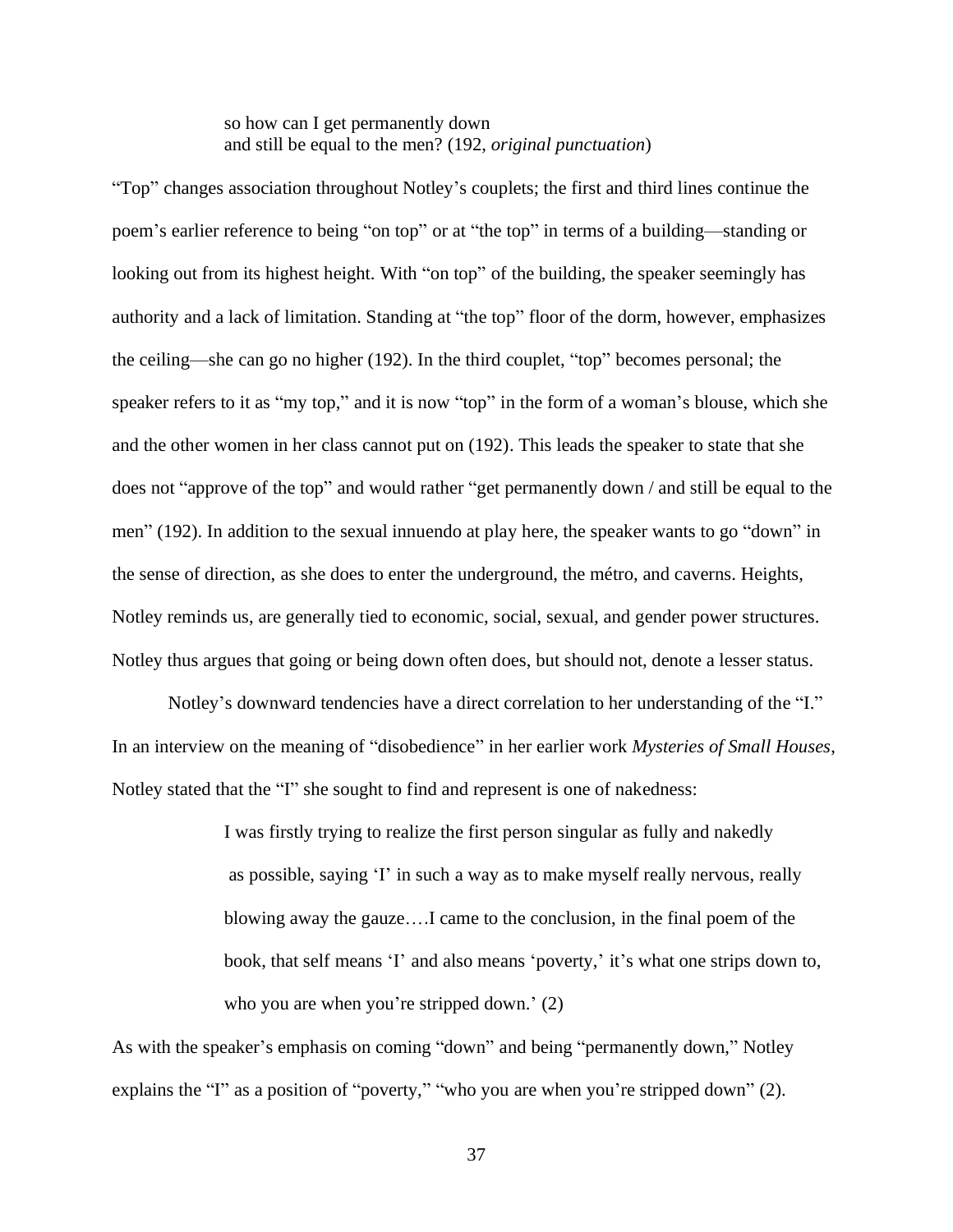Notley's mention of the first person as "naked," her act of removing the I's "gauze," as well the "I" remaining what is left after being "stripped down," conflates the linguistic self or "I" with the physical body. This fusion breaks down the boundary between such entities and, with the mention of clothing and fabric, removes another kind of boundary between what Notley's speaker believes to be her identity's "core" and its outward projection in the world. In her explanation, Notley imagines the "I" as clothed in gauze–the lightest and most transparent of fabrics–which suggests the thin precarity of the boundaries between self and other or self and world.

Notley's conception of selfhood recognizes that the world of encounter is one of mediation and interference; cultural and historical forces are always at work to conform the individual into its set ideals. This marks a stark difference from the "aestheticized surface" bourgeois-I which the Language poets adamantly resisted (Silliman et. al 263). The "I" is indeed subject to mediation, but it need not strive to be a "model of subjectivity and authority" as Lyn Hejinian claims in her essay, "Barbarism" (329). Notley's *Disobedience* is, among many other things, an argument for the fact that although the "I" is grammatically singular, it is not inherently unitary. A successful reworking of forms and traditions requires the "I" not just as an element of language, but as a necessary perspective for engaging with the world. In *Disobedience* in particular*,* the world is not "outside," which would imply a distinction between self and other, but rather appears in many spaces, including dreams, the material world, and mass culture. This outside/inside, multi-layered world constitutes an integral part of selfhood in *Disobedience*, rendering an "I" that is not necessarily personal, but a perspective, moving through continual encounter.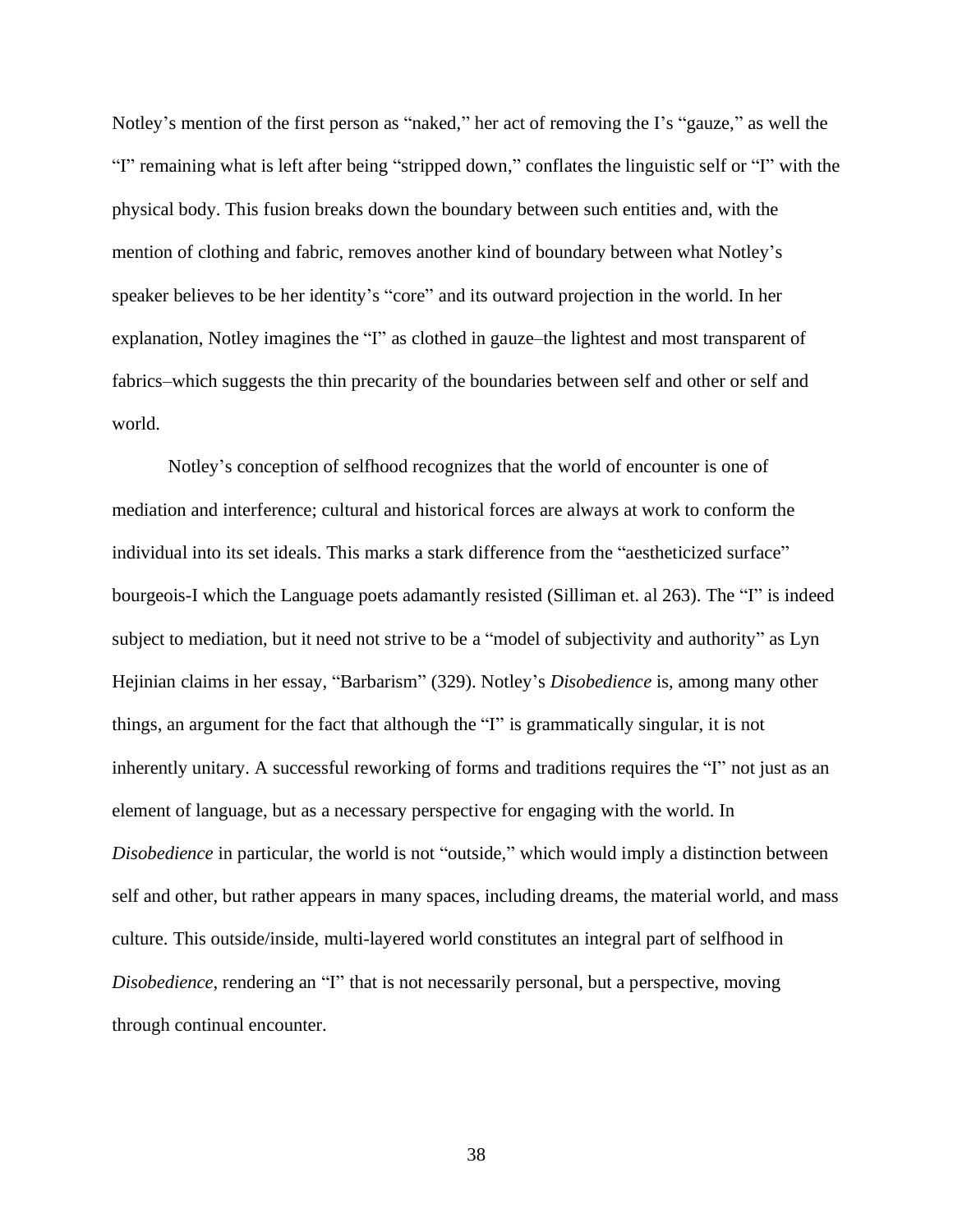## Works Cited

- Baker, David. "Evident Being: A Conversation with Alice Notley." *Talk Poetry: Poems and Interviews with Nine American Poets*, University of Arkansas Press, 2012, pp. 101- 113. *ProQuest Ebook Central*.
- Benjamin, Walter. "Theses on the Philosophy of History." *Critical Theory and Society: A Reader,* edited by Stephen E. Bronner and Douglas Kellner. Routledge, 1989, pp. 255-263.
- Benshoff, Harry M. "*America on Film : Representing Race, Class, Gender, and Sexuality at the Movies,* 2nd ed. John Wiley and Sons, 2009*.* [archive.org](http://archive.org/)*.*
- *The Big Sleep*. Directed by Howard Hawks, performances by Humphrey Bogart and Lauren Bacall. Warner Brothers, 1946.
- Blatt, David. "Immigrant Politics in a Republican Nation." *Post-Colonial Cultures in France*, Routledge, 2013, pp. 40-57.
- "doll, n.1." OED Online, Oxford University Press, September 2021, www.oed.com/view/Entry/56597. Accessed 19 September 2021.
- *Double Indemnity*. Directed by Billy Wilder, performances by Fred MacMurray and Barbara Stanwyck. Paramount Pictures, 1944
- Foster, Ed. "Interview with Alice Notley." *Postmodern Poets: The Talisman Interviews*, The Talisman House Publishers, 1988, pp. 84-98. *The Internet Archive*. Accessed on 21 May 2020.
- Guiraudon, Virginie. "The Reaffirmation of the Republican Model: Ten Years of Identity Politics in France." *French Politics and Society,* vol. 14, no. 2, 1996, pp. 47–57. *JSOR.*
- Halliwell, Leslie. *Who's Who in the Movies.* Harper Perennial, 1999, *Google Books*.
- Hejinian, Lyn. "Barbarism." *The Language of Inquiry,* University of California Press, 2000, pp. 318-336. *ProQuest Ebook Central*.
- Huk, Romana. "The Progress of the Avant-garde: Reading/Writing Race and Culture According to Universal Systems of Value." *Poetry and Contemporary Culture: The Question of Value.* Edinburgh University Press, 2002, pp. 141-164. Print.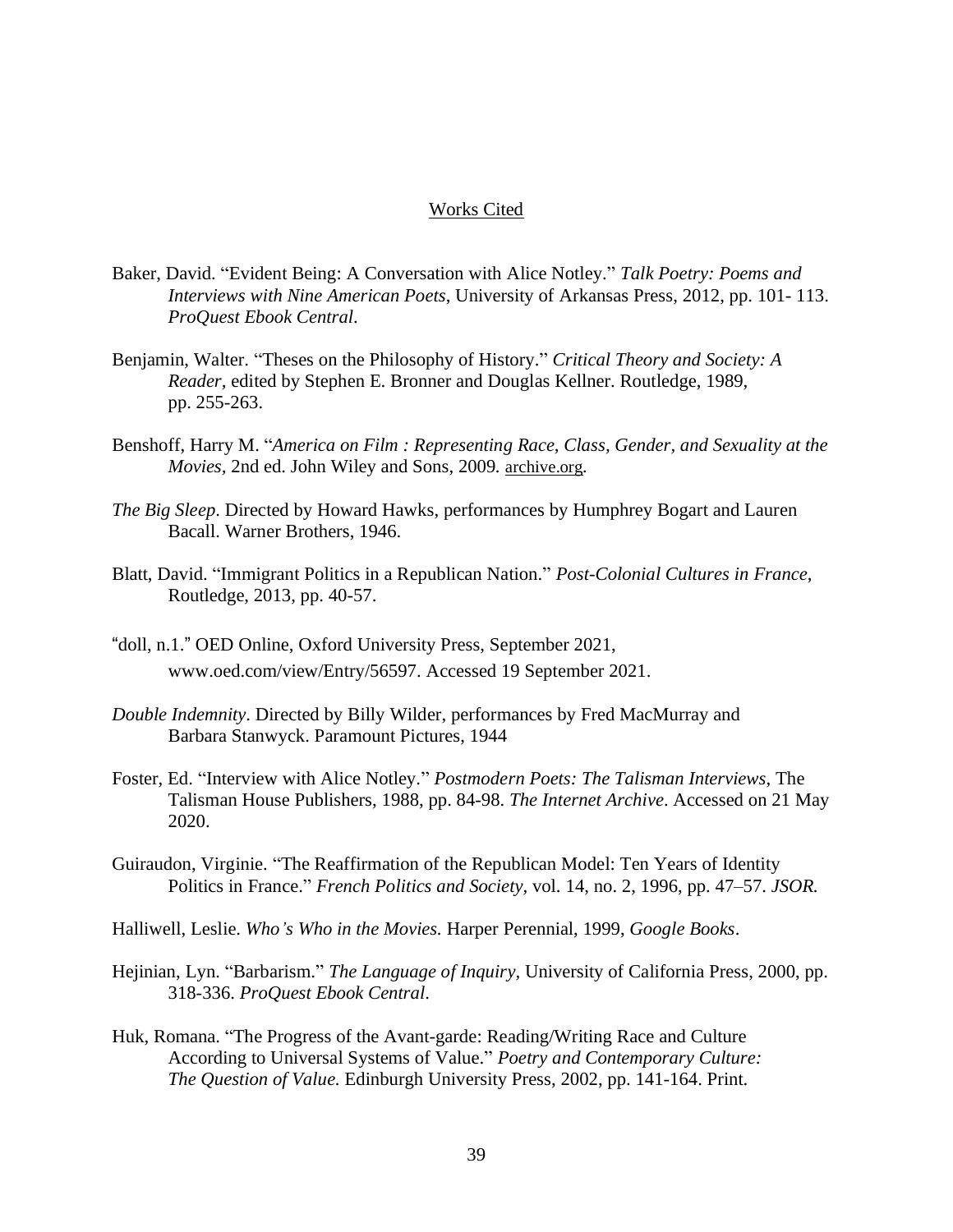- Huyssen, Andreas. "Mass Culture as Woman: Modernism's Other." *After the Great Divide : Modernism, Mass Culture, Postmodernism*. Bloomington: Indiana University Press, 1986. Print.
- *The Lady from Shanghai*. Directed by Orson Welles, performances by Orson Welles and Rita Hayworth, Columbia Pictures, 1947. Streamed on The Criterion Channel 03 April 2020.
- McLean, Adrienne L. "'I'm a Cansino': Transformation, Ethnicity, and Authenticity in the Construction of Rita Hayworth, American Love Goddess." *Journal of Film and Video*, vol. 44, no. 3/4, University of Illinois Press, 1992, pp. 8–26. *JSTOR.*
- Notley, Alice. *Disobedience*. Penguin Books, New York, 2001. Print.
- -- -- -- . "The Poetics of Disobedience." *The Poetry Foundation*, 15 Feb. 2010.
- *Out of the Past*. Directed by Jacques Tourneur, performances by Robert Mitchum and Jane Greer, RKO Radio Pictures, 1947.
- Perloff, Marjorie. "Language Poetry and the Lyric Subject: Ron Silliman's *Albany*, Susan Howe's *Buffal*o." *Critical Inquiry*, vol. 25, no. 3, 1999, pp. 405–434. *JSTOR*. Accessed 10 May 2020.
- "Photo Standalone 2 No Title.––Marilyn Monroe with Crutches on Set of *River of No Return*." *The Washington Post* (1923-1954), Sep 24, 1953, pp. 20. *ProQuest*.
- "Representations of Black Women in Hollywood." See Jane, Geena Davis Institute on Gender in Media, 30 Mar. 2021.
- Riding, Alan. "French Court Sentences 2 for Role in 1995 Bombings That Killed 8." *The New York Times*, 2002, p. A4. Print.
- Ruth, Greg. "Cover Image for *Notorious* (1946)." *The Criterion Collection*, https://www.criterion.com/films/682-notorious.
- *Sabrina.* Directed by Billy Wilder, performances by Humphrey Bogart and Audrey Hepburn. Paramount Pictures, 1954.
- Schwartz, Vanessa. "France Stirs Up the Melting Pot." *Modern France: A Very Short Introduction.* Oxford University Press*, 2011.*
- Scrinzi, Francesca. "Gender and Women in the Front National Discourse and Policy: From 'Mothers of the Nation' to 'Working Mothers'?" *New Formations*, Issue 91, 2017, pp. 87-97, *Gale Academic OneFile.*